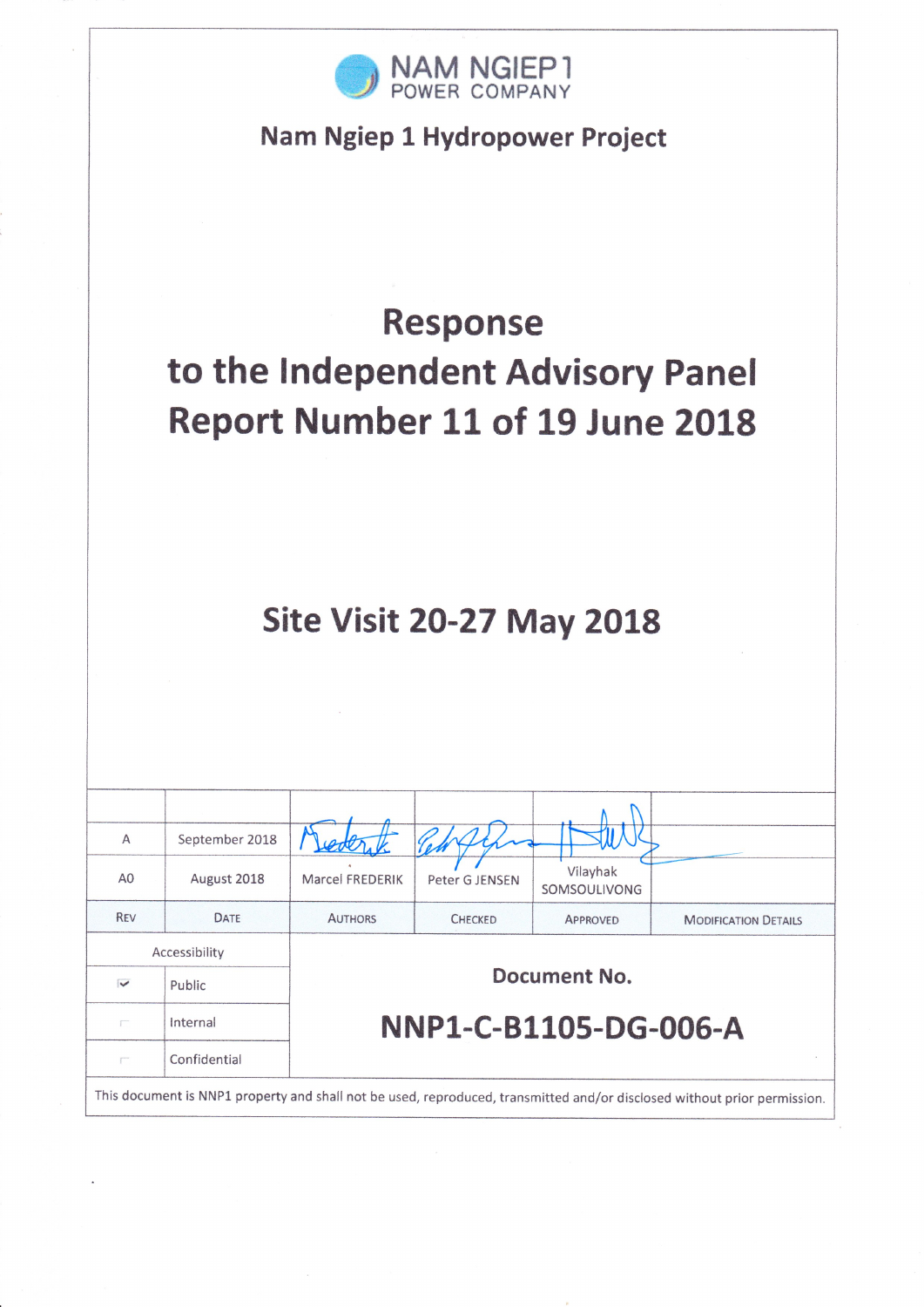# **Response to the Independent Advisory Panel Report Number 11 of 19 June 2018 (Site Visit 20 - 27 May 2018)**

#### **Introduction**

This document contains the response of Nam Ngiep 1 Power Company to the findings and recommendations of the Independent Advisory Panel (IAP) expressed in their Report No 11 of 19 June 2018. It should be noted that where NNP1PC is silent about a statement, comment or recommendation of IAP, this does not imply acceptance or agreement.

The Nam Ngiep 1 Power Company is committed and obligated to strictly comply with the environmental and social safeguards of ADB and the Government of Lao PDR. In particular, as a borrower of loans from ADB, the Company, in accordance with the ADB Safeguard Policy Statement of 2009, is required to engage an Independent Advisory Panel to monitor the project and provide balanced and objective technical opinions on the Project's compliance with the environmental and social safeguard requirements of ADB and the Government of Lao PDR.

In the period from 20-27 May 2018, the IAP conducted their eleventh monitoring mission to the Nam Ngiep 1 Hydropower Project. The findings and recommendations of the IAP are publicly available and their reports can be downloaded from the website of Nam Ngiep 1 Power Company, http://namngiep1.com/

The Nam Ngiep 1 Hydropower Project is located on the Nam Ngiep River, which flows about 160 km from the mountainous area of Xieng Khuang Province in the centre of Lao PDR through Xaysomboun Province to the plains of Borikhamxay Province until its confluence with the Mekong River. The Project consists of a 167 m high main dam and a smaller 20 m high re-regulating dam downstream of the main dam. The Project will have two powerhouses, one at the main dam with an installed capacity of 272 MW and the other powerhouse at the re-regulating dam with an installed capacity of 18 MW. The main dam will form a 70 km long and 67 km<sup>2</sup> large reservoir which will inundate four villages in the lower part of the reservoir and impact agricultural land belonging to three villages in the upper part. The reregulating pond formed by the small dam will inundate one village.

The construction works started in August 2014 and the overall progress of work is about 96 % complete. The inundation of the reservoir started on 15 May 2018 and the Project plans to start generation of electricity by February 2019.

The Company is working closely with the Government of Lao PDR at all levels, international organisations and local people to adhere to the Company's obligations under the Concession Agreement, national legal framework, Lenders' environmental and social safeguard policies and international best practices. The ultimate goal is to avoid and minimise the Project's footprint on the environment, and in line with the policies laid down in the National and Provincial Socio-Economic Development Plans, contribute to the long-term sustainable development of the country and in the Provinces where the Company operates.

For further reading and understanding about the environmental and social management of the Project, please visit the Company Websit[e http://namngiep1.com/](http://namngiep1.com/) where detailed information about the design and progress of implementation of the environmental and social management plans and programmes are available.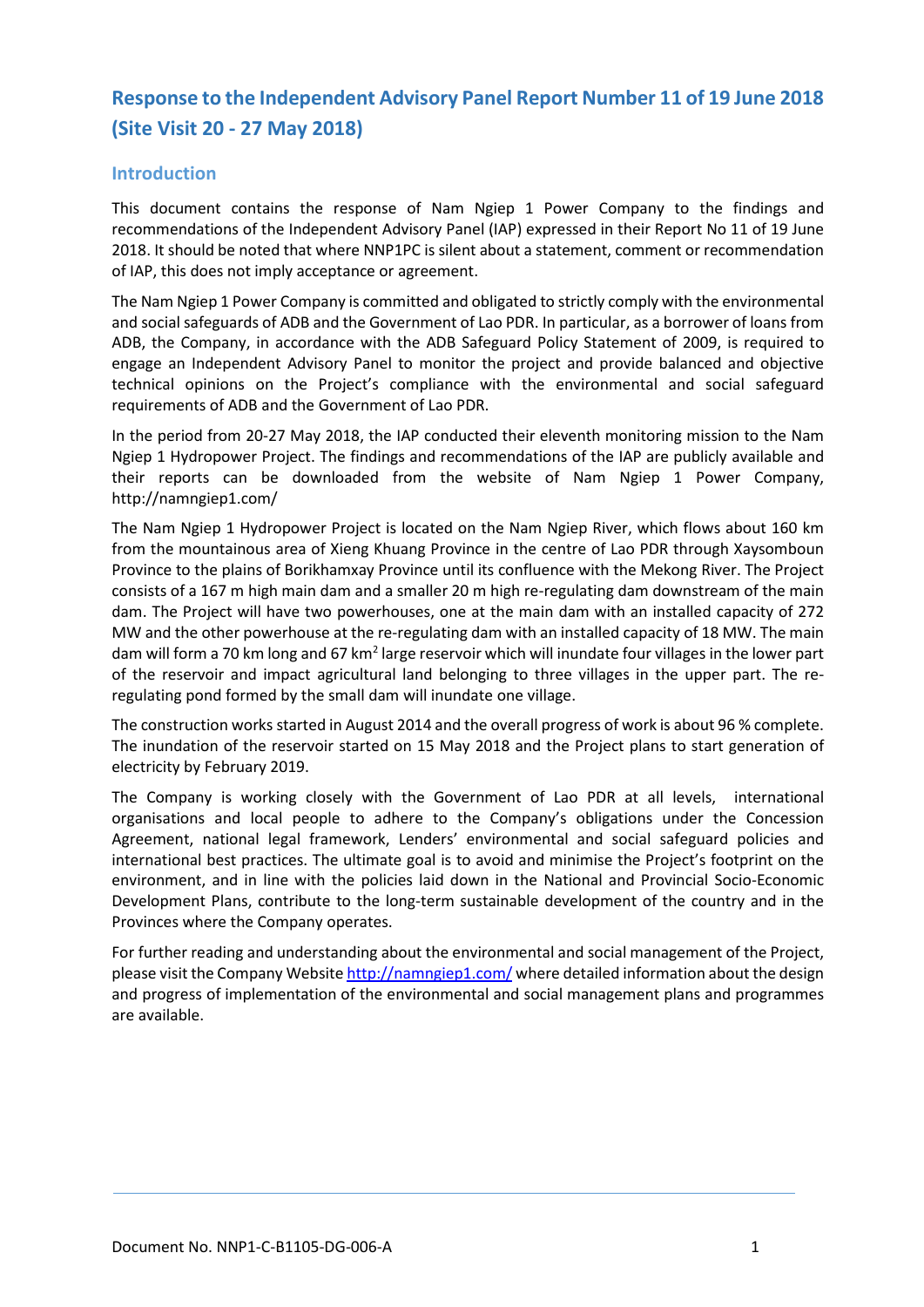<span id="page-2-0"></span>**Nam Ngiep 1 Power Company's Response to Report Number 11, dated 19 June 2018 of the Independent Advisory Panel on the Nam Ngiep 1 Hydropower Project, Lao PDR**

### **Independent Advisory Panel Eleventh Site Visit, 20-27 May 2018**

#### **Summary of Resettlement Issues**

| No.       | <b>Resettlement Issue</b>                                                                                                                                                                                                                                           | <b>Status</b>                                                                                                                                                                                                                                                                                                                                                                                                                                       | IAP comments and recommendations                                                                                                                                                                                                                                                                                                                                                                                                                                | Level of<br>concern <sup>1</sup> | <b>NNNP1PC Response</b>                                                                                                                                  |
|-----------|---------------------------------------------------------------------------------------------------------------------------------------------------------------------------------------------------------------------------------------------------------------------|-----------------------------------------------------------------------------------------------------------------------------------------------------------------------------------------------------------------------------------------------------------------------------------------------------------------------------------------------------------------------------------------------------------------------------------------------------|-----------------------------------------------------------------------------------------------------------------------------------------------------------------------------------------------------------------------------------------------------------------------------------------------------------------------------------------------------------------------------------------------------------------------------------------------------------------|----------------------------------|----------------------------------------------------------------------------------------------------------------------------------------------------------|
| R4        | Households<br>$\bullet$<br>resettled at PHXRA<br>require significant<br>support for<br>livelihood<br>restoration<br><b>Community leaders</b><br>and some resettler<br>households continue<br>to report<br>confrontation with<br>previous land<br>occupants at PHXRA | $\bullet$ 71 + 11 split hh from 2LR<br>and $20 + 4$ split PAP<br>households from Ban<br>Hatsaykham have been<br>resettled at PHXRA;<br>totaling 82 hh<br>NNP1PC provides<br>significant support for<br>transition of resettlers and<br>livelihood restoration<br>NNP1PC, Bolikhamxay RMU,<br>and Bolikhan District<br>Governor report land conflicts<br>at PHXRA have been resolved<br>for paddy land; issues remain<br>unresolved for grazing land | The IAP and PHXRA resettlers are<br>$\bullet$<br>pleased with the level of NNP1PC<br>support for livelihood restoration<br>NNP1PC and the GOL continue to<br>$\bullet$<br>make significant progress in<br>resolving grievances and<br>compensation issues.<br><b>Recommendations</b><br>The IAP recommends that NNP1PC<br>should continue to work with the RMU<br>and Bolikhan District officials to resolve<br>land conflicts at PHXRA as soon as<br>possible. | Medium                           | • NNP1PC will continue to<br>work with GOL officials to<br>resolve land conflicts at<br>PHXRA as soon as possible.                                       |
| <b>R5</b> | Outstanding<br>grievances of PAP self-<br>resettlers from<br>Hatsaykham                                                                                                                                                                                             | • 100% of PAP households<br>from Zone 3 have been<br>compensated and<br>resettled<br>House certificates and<br>$\bullet$<br>land titles for resettler                                                                                                                                                                                                                                                                                               | Resettlers from Hatsaykham are<br>$\bullet$<br>generally satisfied with conditions at<br>PHXRA.<br>Confrontation between resettlers<br>$\bullet$<br>and previous occupants of land at<br>PHXRA creates tension, lack of                                                                                                                                                                                                                                         | Medium                           | • NNP1PC established a<br>Participatory Land Use<br>Planning (PLUP) Team<br>which is working closely<br>with the relevant<br>authorities to resolve land |

 $1$  Level of Concern: Low - action recommended within 6 months; Medium - action recommended within 1-2 months; Urgent/Very High/High - immediate action recommended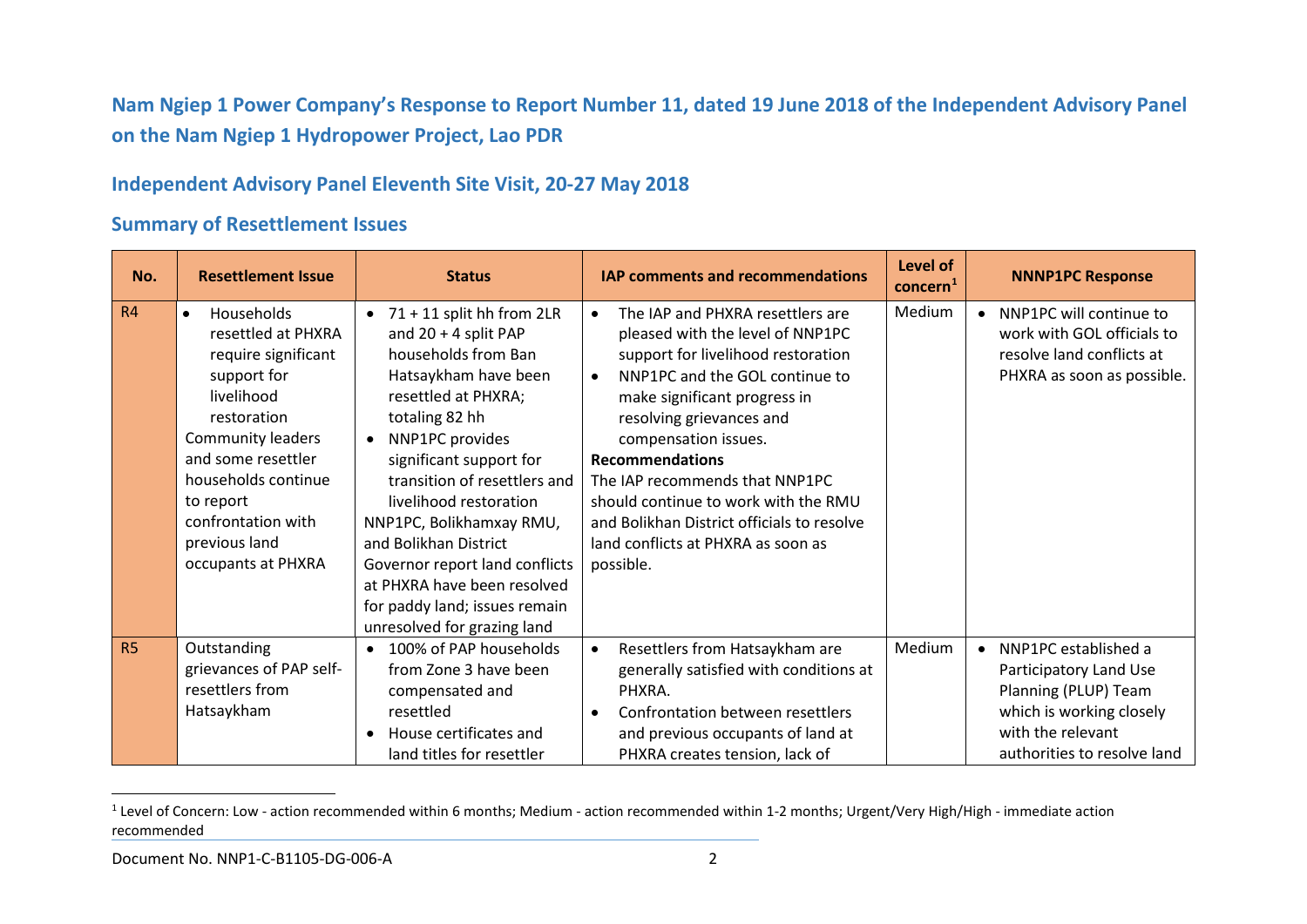| No. | <b>Resettlement Issue</b>                                                                                | <b>Status</b>                                                                                                                                                                                                                                                                                                                                                                                                      | <b>IAP comments and recommendations</b>                                                                                                                                                                                                                                                                                                                                                                                                                                                                      | Level of<br>concern <sup>1</sup> | <b>NNNP1PC Response</b>                                                                                                                                                                                                                                                                                                                                                                                                                                                                                                                                                                                                                             |
|-----|----------------------------------------------------------------------------------------------------------|--------------------------------------------------------------------------------------------------------------------------------------------------------------------------------------------------------------------------------------------------------------------------------------------------------------------------------------------------------------------------------------------------------------------|--------------------------------------------------------------------------------------------------------------------------------------------------------------------------------------------------------------------------------------------------------------------------------------------------------------------------------------------------------------------------------------------------------------------------------------------------------------------------------------------------------------|----------------------------------|-----------------------------------------------------------------------------------------------------------------------------------------------------------------------------------------------------------------------------------------------------------------------------------------------------------------------------------------------------------------------------------------------------------------------------------------------------------------------------------------------------------------------------------------------------------------------------------------------------------------------------------------------------|
|     |                                                                                                          | home plots have been<br>presented at PHXRA<br>• RMU and DCC have<br>resolved paddy land<br>conflicts<br>Some resettlers report<br>they are threatened by<br>previous occupants of<br>grazing land at PHXRA<br>Infrastructure failures at<br>PHXRA require investigation,<br>specifically: water supply,<br>electricity, leaking house<br>roofs, and flooding and<br>erosion on agricultural land<br>access tracks. | confidence in land allocated, and has<br>potential for conflict.<br><b>Recommendations</b><br>Land conflicts should be resolved<br>$\bullet$<br>following PLUP and with new village<br>administration<br>The IAP recommends continued<br>$\bullet$<br>support from NNP1PC to the GOL to<br>resolve any remaining grievances of<br>HSK resettlers.<br>The IAP recommends again that<br>resettlement infrastructure at PHXRA,<br>specifically housing and water supply<br>issues should be resolved by NNP1PC. |                                  | boundary issues and make<br>land use plans following<br>the national PLUP<br>processes<br>• NNP1PC will continue to<br>work with GOL officials to<br>resolve outstanding<br>grievances at all project<br>areas.<br>• Conducting final<br>inspections of<br>infrastructure prior to the<br>expiry of a defects<br>warranty period is a<br>standard practice in<br>construction works, which<br>NNP1PC applies for all<br>infrastructure constructed<br>by NNP1PC. If failures are<br>identified then the<br>contractors will be<br>required to repair them. If<br>additional works are<br>required, then NNP1PC<br>will schedule to<br>implement it. |
| R7  | Livelihood<br>restoration of<br>PAP in three<br>villages in Zone<br>2UR requires<br>continued<br>support | The livelihood<br>$\bullet$<br>restoration program<br>continues to progress.<br>8 hh were relocated at<br>$\bullet$<br>2UR where new houses<br>were constructed for<br>them                                                                                                                                                                                                                                        | <b>Recommendations</b><br>NNP1PC should consult with district<br>officials and inform PAP about official<br>policies for claiming and developing<br>islands and drawdown zones and other<br>management issues in the NNP1<br>reservoir.                                                                                                                                                                                                                                                                      | Medium                           | • The Reservoir<br>Management Plan is<br>currently being drafted.<br>Once completed, GoL<br>regulation regarding the<br>Reservoir and it's<br>management will be                                                                                                                                                                                                                                                                                                                                                                                                                                                                                    |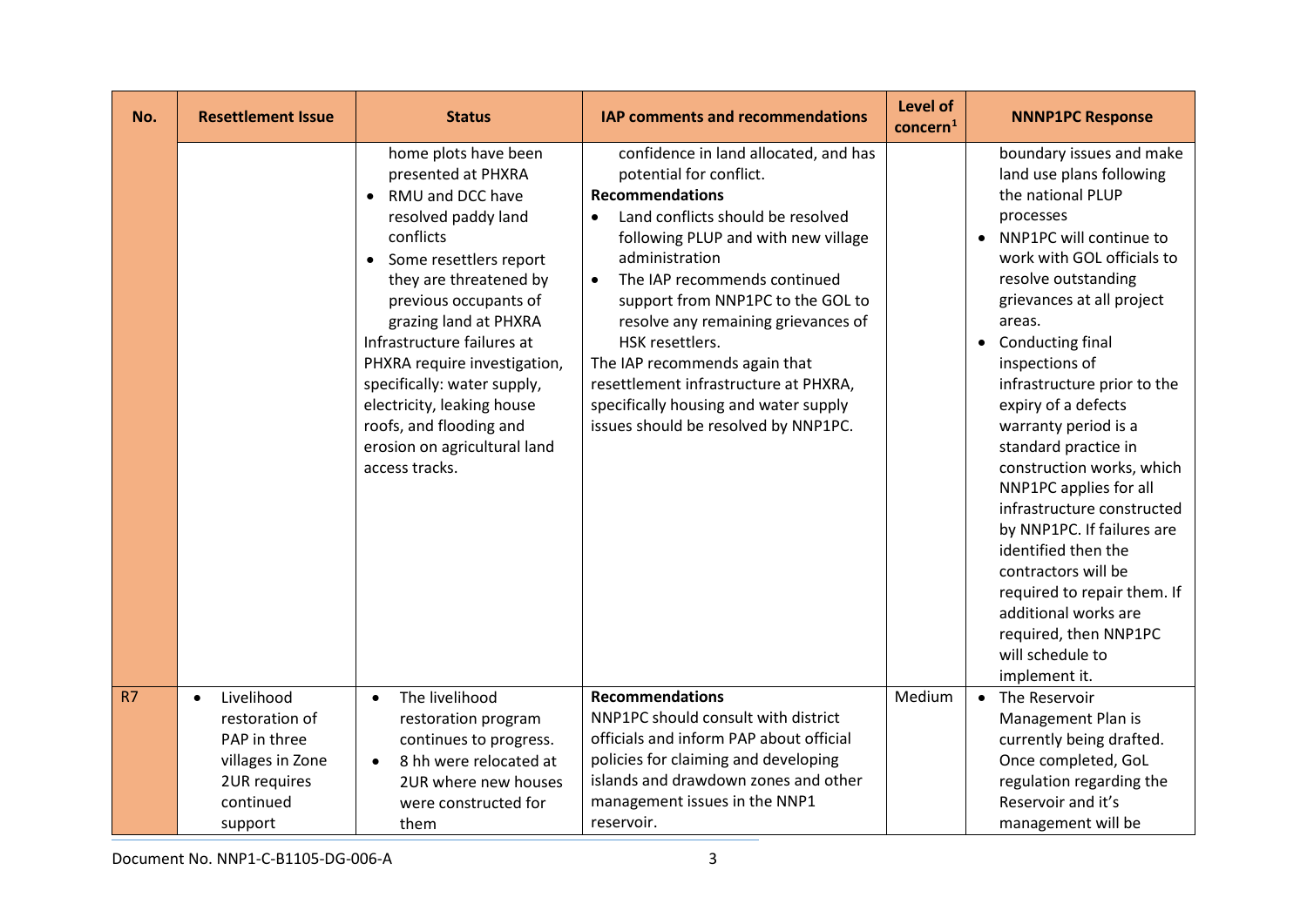| No.            | <b>Resettlement Issue</b>                                                                                                                                      | <b>Status</b>                                                                                                                                                                                                                                                                                                                                                                                                                                                                                                                                                                                                                                                     | IAP comments and recommendations                                                                                                                                                                                                                                                                                                                                                                                                                                                                                   | Level of<br>concern <sup>1</sup> | <b>NNNP1PC Response</b>                                                                                                                                                                                                                                                                                                                                                                                                                                                                                                |
|----------------|----------------------------------------------------------------------------------------------------------------------------------------------------------------|-------------------------------------------------------------------------------------------------------------------------------------------------------------------------------------------------------------------------------------------------------------------------------------------------------------------------------------------------------------------------------------------------------------------------------------------------------------------------------------------------------------------------------------------------------------------------------------------------------------------------------------------------------------------|--------------------------------------------------------------------------------------------------------------------------------------------------------------------------------------------------------------------------------------------------------------------------------------------------------------------------------------------------------------------------------------------------------------------------------------------------------------------------------------------------------------------|----------------------------------|------------------------------------------------------------------------------------------------------------------------------------------------------------------------------------------------------------------------------------------------------------------------------------------------------------------------------------------------------------------------------------------------------------------------------------------------------------------------------------------------------------------------|
|                | Policy clarification<br>$\bullet$<br>is needed for use<br>of drawdown<br>zones in NNP1<br>reservoir<br>Management of<br>reservoir fisheries<br>remains unclear | Agricultural land access<br>$\bullet$<br>tracks have been<br>completed.<br>A Reservoir Management Plan<br>is being drafted; delivery<br>expected in early June 2018;<br>with implementing<br>regulations.                                                                                                                                                                                                                                                                                                                                                                                                                                                         |                                                                                                                                                                                                                                                                                                                                                                                                                                                                                                                    |                                  | disseminated to relevant<br>communities by the DCC<br>and RMU, in cooperation<br>with NNP1PC                                                                                                                                                                                                                                                                                                                                                                                                                           |
| R <sub>8</sub> | Effectiveness of the<br>Xaysomboun RMU<br>Lack of cooperation<br>$\bullet$<br>by 7 hh in 2LR for<br>asset registration<br>and resettlement                     | • The Xaysomboun RMU<br>and a special provincial<br>task force for 2LR have<br>worked effectively to<br>manage resettlement and<br>the 7 resettler holdouts in<br>2LR.<br>• The 7 holdout hh refused<br>to register assets, chose<br>not to self-resettle.<br>Xaysomboun provincial<br>officials relocated these<br>PAP temporarily to Ban<br>Pakyong, Thathom<br>District, Xaysomboun<br>Province while PAP decide<br>where they finally choose<br>to settle<br>• Compensation for assets<br>and land were paid to 7<br>holdout hh into escrow<br>account that can be<br>claimed by PAP any time.<br>Since completion of the IAP<br>site visit, all 7 holdout hh | The IAP recognizes that management of<br>the relocation of the 7 holdout<br>households is mainly a GOL issue.<br>NNP1PC should assist and facilitate the<br>relocation process.<br><b>Recommendations</b><br>The IAP recommends that NNP1PC<br>should now focus on restoring<br>livelihoods and keeping promises to the<br>self-resettlers and resettlers at the<br>PHXRA. Special attention also may be<br>needed for the 7 holdout households<br>who have decided to participate in the<br>program at long last. | Medium                           | • Livelihood programs have<br>been a strong component<br>of the SMO program since<br>2014, starting to build<br>capacity of PAP in their old<br>village location, even<br>before Resettlers<br>relocated. With the<br>resettlement being<br>completed, NNP1PC will<br>continue the trajectory of<br>livelihood development of<br>PAPs as initiated 4 years<br>ago.<br>• Shortly after the IAP field<br>visit, the 7 households<br>agreed with the<br>compensation and moved<br>to their Self-Resettlement<br>locations |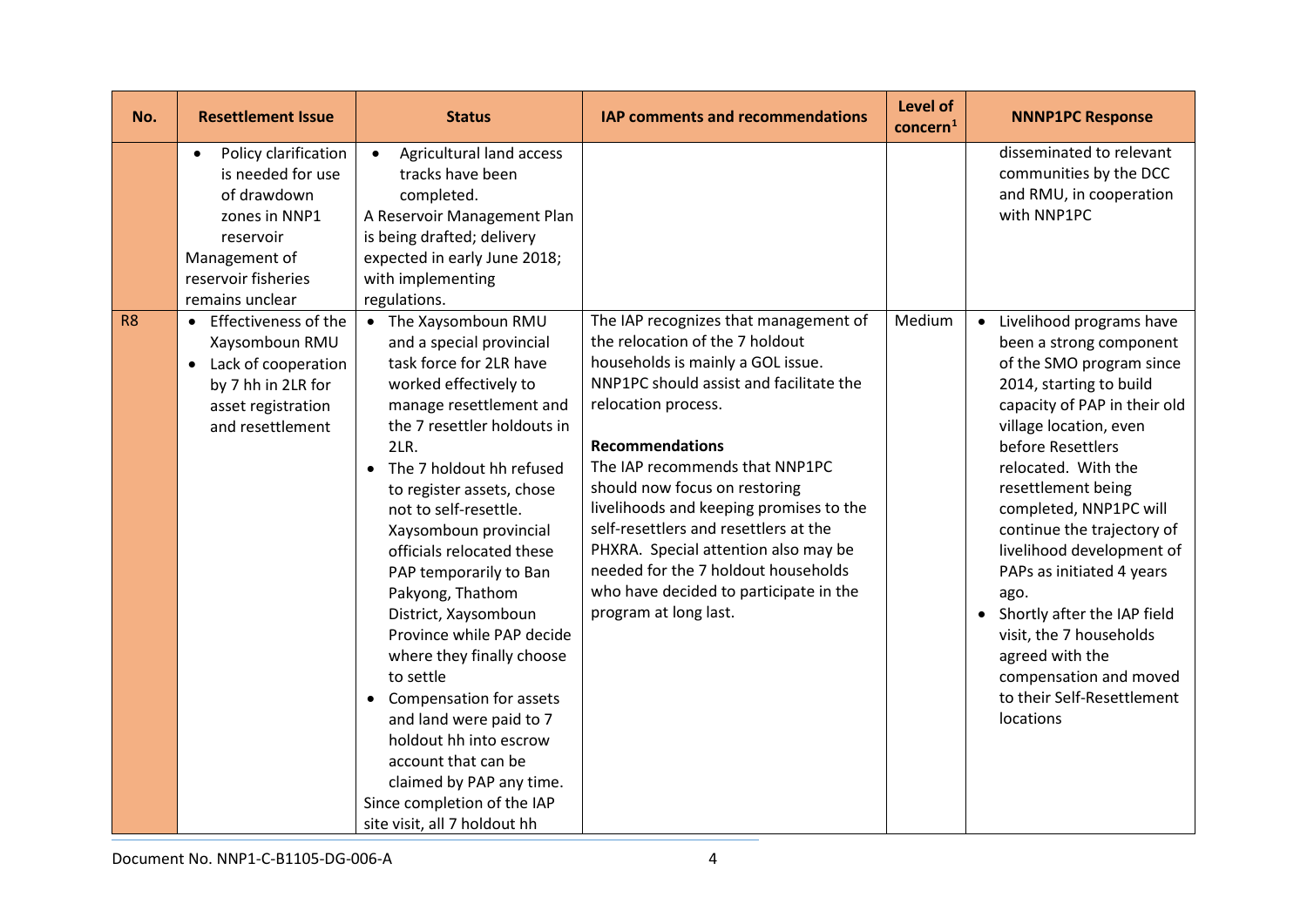| No.        | <b>Resettlement Issue</b>                                                                                                                                                                                                                                                                                | <b>Status</b>                                                                                                                                                                                                                                                                                                                                                                                                                          | IAP comments and recommendations                                                                                                                                                                                                                                                                                                                                                                                                                                                                                                                                                | Level of<br>concern <sup>1</sup> | <b>NNNP1PC Response</b>                                                                                                                                                                                                                                                                                 |
|------------|----------------------------------------------------------------------------------------------------------------------------------------------------------------------------------------------------------------------------------------------------------------------------------------------------------|----------------------------------------------------------------------------------------------------------------------------------------------------------------------------------------------------------------------------------------------------------------------------------------------------------------------------------------------------------------------------------------------------------------------------------------|---------------------------------------------------------------------------------------------------------------------------------------------------------------------------------------------------------------------------------------------------------------------------------------------------------------------------------------------------------------------------------------------------------------------------------------------------------------------------------------------------------------------------------------------------------------------------------|----------------------------------|---------------------------------------------------------------------------------------------------------------------------------------------------------------------------------------------------------------------------------------------------------------------------------------------------------|
|            |                                                                                                                                                                                                                                                                                                          | have been successfully<br>resettled in June 2018                                                                                                                                                                                                                                                                                                                                                                                       |                                                                                                                                                                                                                                                                                                                                                                                                                                                                                                                                                                                 |                                  |                                                                                                                                                                                                                                                                                                         |
| <b>R10</b> | Outstanding<br>$\bullet$<br>grievances from<br>PAP at Ban<br>Hatsaykham (Zone<br>3)<br>Outstanding<br>$\bullet$<br>grievances from<br><b>Ban Hat Gniun</b><br>(Zone 5)<br>Delayed compensation<br>payments and<br>resolution of PAP<br>grievances continue to<br>cause tension in Zone<br>5 and at PHXRA | NNP1PC reports that 18<br>$\bullet$<br>valid grievances are<br>being processed<br>1 hh refuses<br>$\bullet$<br>compensation unit rate<br>based on PRLPRC's<br>notification no. 008<br>Hundreds of other<br>$\bullet$<br>grievances have been<br>resolved and<br>compensation paid<br><b>BKX RMU and Bolikhan</b><br>District Governor report that<br>land is being identified for<br>Zone 5 PAP                                        | The IAP feels that the BKX RMU and<br>Bolikhan District Governor will quickly<br>resolve outstanding grievances and<br>identify land for Ban Hat Gniun PAP who<br>lost livelihood land in the PHXRA.                                                                                                                                                                                                                                                                                                                                                                            | Low                              | • Noted                                                                                                                                                                                                                                                                                                 |
| R11        | Quality of life and<br>livelihood restoration<br>of self-resettler<br>households in the<br>Project Area                                                                                                                                                                                                  | Many self-resettlers<br>$\bullet$<br>from Zone 2LR have<br>received large amounts<br>of compensation.<br>Self-resettlers<br>$\bullet$<br>interviewed by the IAP<br>reported purchasing a<br>home plot and livestock<br>grazing land, building 1<br>or more houses,<br>purchasing 1 or more<br>vehicles, and purchasing<br>additional livestock<br>NNP1PC is developing a<br>program to assist and monitor<br>self-resettler livelihood | NNP1PC is obligated by the CA and<br>$\bullet$<br>REDP to assist all PAP entitled to<br>income restoration and<br>rehabilitation to meet target net<br>incomes (see Appendix 7of the CA),<br>including self-resettlers<br><b>Recommendations</b><br>The IAP recommends NNP1PC consider<br>using post-COD community development<br>funds to assist disadvantaged and<br>vulnerable self-resettlers and provide<br>support for selected community<br>infrastructure at self-resettlement sites<br>in Project Area; in close collaboration<br>with district and local authorities. | Medium                           | • NNP1PC will be working<br>closely with the relevant<br>GOL departments on the<br>mechanisms for the<br>allocating of the<br><b>Community Development</b><br>Funds, made available<br>post COD. The<br>recommendation made by<br>the IAP will be included for<br>consideration into this<br>mechanism. |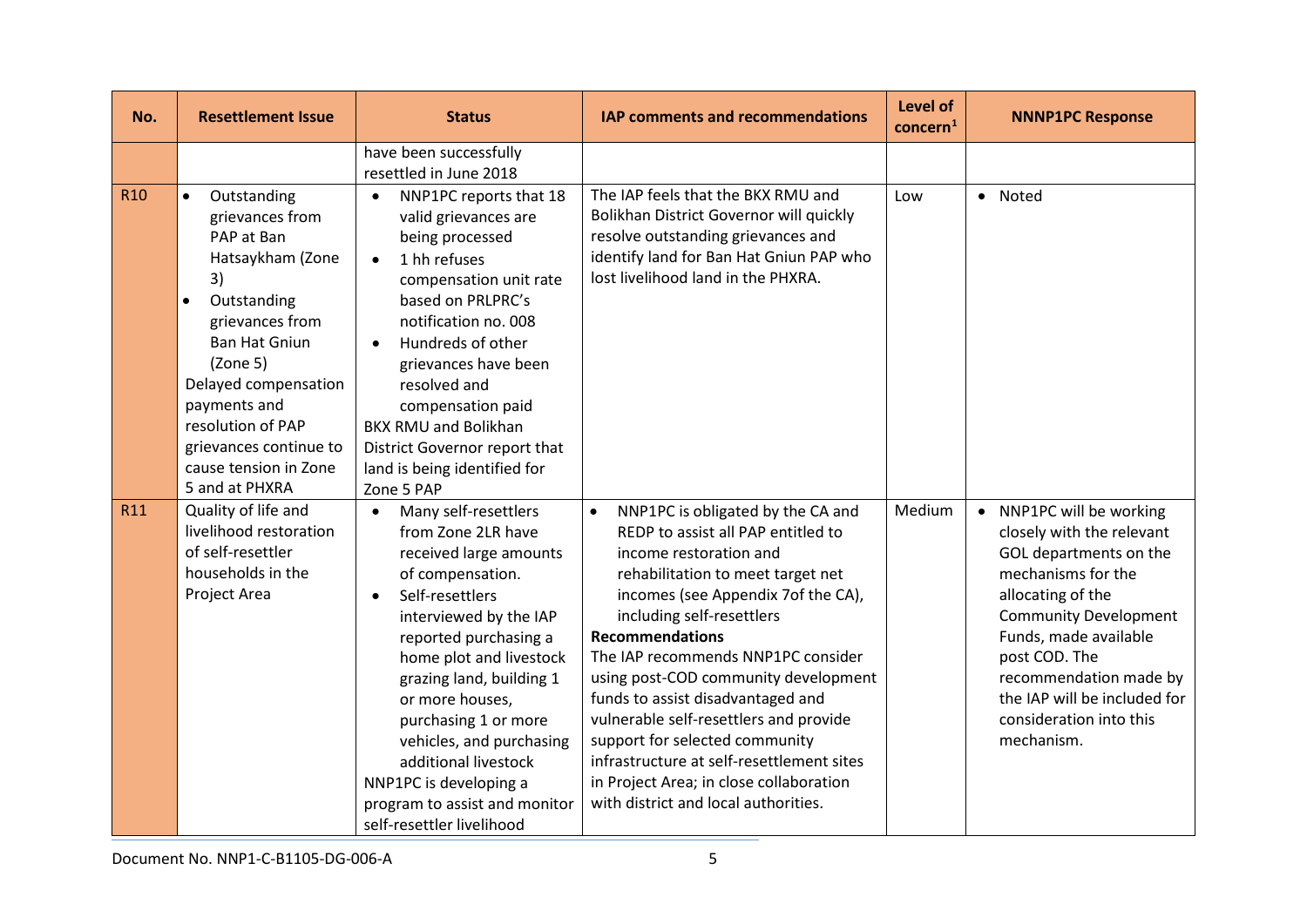| No.             | <b>Resettlement Issue</b>                                                                                                                                                                                                                                                                                                                                                             | <b>Status</b>                                                                                                                                                                                                                                                                                                                                                                                                                                                                     | IAP comments and recommendations                                                                                                                                                                                                                                                                                                                                                                                                                                                                        | Level of<br>concern <sup>1</sup> | <b>NNNP1PC Response</b>                                                                                                                                                                                                                                                                                                                                                                                                                                                               |
|-----------------|---------------------------------------------------------------------------------------------------------------------------------------------------------------------------------------------------------------------------------------------------------------------------------------------------------------------------------------------------------------------------------------|-----------------------------------------------------------------------------------------------------------------------------------------------------------------------------------------------------------------------------------------------------------------------------------------------------------------------------------------------------------------------------------------------------------------------------------------------------------------------------------|---------------------------------------------------------------------------------------------------------------------------------------------------------------------------------------------------------------------------------------------------------------------------------------------------------------------------------------------------------------------------------------------------------------------------------------------------------------------------------------------------------|----------------------------------|---------------------------------------------------------------------------------------------------------------------------------------------------------------------------------------------------------------------------------------------------------------------------------------------------------------------------------------------------------------------------------------------------------------------------------------------------------------------------------------|
|                 |                                                                                                                                                                                                                                                                                                                                                                                       | restoration in the Project<br>Area.                                                                                                                                                                                                                                                                                                                                                                                                                                               |                                                                                                                                                                                                                                                                                                                                                                                                                                                                                                         |                                  |                                                                                                                                                                                                                                                                                                                                                                                                                                                                                       |
| R <sub>12</sub> | Loss of common<br>resources by villages in<br>Zone 4 and Zone 5:<br>loss of clean water in<br>the Nam Ngiep, for<br>household use,<br>livestock, and loss of<br>fisheries; resulting<br>from flushing of<br>sediment from the<br>NNP1 re-regulating<br>dam that was<br>impacted by collapse<br>of the Nam Ao Dam<br>No assessment of<br>potential impacts from<br>release of sediment | The Nam Ao earthen dam<br>collapsed on 11<br>September 2017<br>1/ <sub>2</sub> of the sediment<br>$\bullet$<br>deposited behind NNP1<br>re-regulating dam was<br>flushed out and released<br>downstream into the<br>Nam Ngiep river, with<br>permission from GOL<br>NNP1PC reports that 1/2 of<br>the sediment deposited<br>remains behind the re-<br>regulating dam and may<br>be flushed out later<br>PAP in downstream<br>villages along Nam Ngiep<br>(Group 3 and 4 villages, | <b>Recommendations</b><br>The IAP recommends that ADB<br>support the GOL with<br>preparation of a more<br>comprehensive Cumulative<br>Impacts Assessment (CIA) in<br>Nam Ngiep basin.<br>The IAP recommends that<br>NNP1PC coordinates with other<br>hydropower (and mining)<br>projects in the NNP basin to<br>exchange information on<br>resource development and<br>management in the Nam Ngiep<br>basin.<br>The IAP recommends that<br>NNP1PC intensify and accelerate<br>its social, economic, and | High                             | • NNP1PC would welcome<br>additional support from<br>the ADB to the GOL for<br>improved River Basin<br>Management<br>• NNP1PC is coordinating<br>with other hydropower<br>projects in the NNP basin<br>to exchange information<br>• NNP1PC disagrees with<br>the IAP on the suggestion<br>made that NNP1PC has<br>caused a reduction of<br>viability of a fisheries<br>livelihood. The Nam Ao<br>dam collapse and the<br>resulting fish kill is the sole<br>responsibility of Nam Ao. |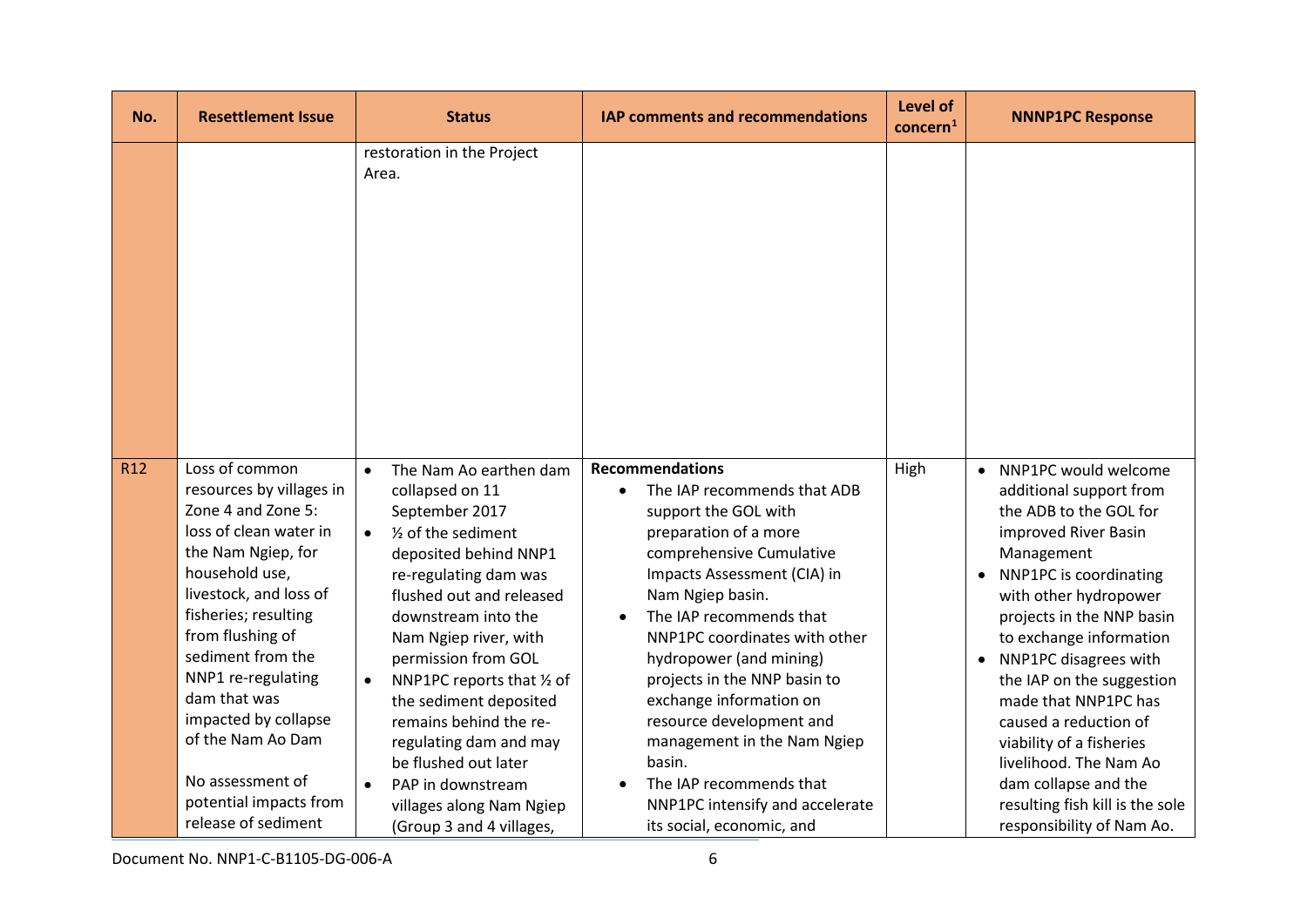| No.        | <b>Resettlement Issue</b>                                                                                              | <b>Status</b>                                                                                                                                                                                                                                                                                                                                                                                                                                                                                                                                                                                                                                         | <b>IAP comments and recommendations</b>                                                                                                                                                                                                                                                                                                                                                                                                                                                                                                                                                                                                                                                 | <b>Level of</b><br>concern <sup>1</sup> | <b>NNNP1PC Response</b>                                                                                                                                                                                                                                                                                                                                                                                                                                                                                                                                                                                                                                                                                                                                                                         |
|------------|------------------------------------------------------------------------------------------------------------------------|-------------------------------------------------------------------------------------------------------------------------------------------------------------------------------------------------------------------------------------------------------------------------------------------------------------------------------------------------------------------------------------------------------------------------------------------------------------------------------------------------------------------------------------------------------------------------------------------------------------------------------------------------------|-----------------------------------------------------------------------------------------------------------------------------------------------------------------------------------------------------------------------------------------------------------------------------------------------------------------------------------------------------------------------------------------------------------------------------------------------------------------------------------------------------------------------------------------------------------------------------------------------------------------------------------------------------------------------------------------|-----------------------------------------|-------------------------------------------------------------------------------------------------------------------------------------------------------------------------------------------------------------------------------------------------------------------------------------------------------------------------------------------------------------------------------------------------------------------------------------------------------------------------------------------------------------------------------------------------------------------------------------------------------------------------------------------------------------------------------------------------------------------------------------------------------------------------------------------------|
|            | into the Nam Ngiep<br>river was undertaken<br>before the flushing of<br>sediment from the<br>NNP1 re-regulating<br>dam | Zones 4 & 5: Hat Gniun,<br>Nampa, Somseun)<br>reported:<br>A fish die-off in the<br>$\circ$<br>Nam Ngiep for 3-4<br>days following<br>collapse of Nam Ao<br>Dam, reported in<br>NNP1 Nam Ao Dam<br><b>Break Damage</b><br>Report, October<br>2017.<br>Turbid water<br>$\bullet$<br>continued for several<br>days after the dam<br>break, leaving the<br>Nam Ngiep unusable<br>by riparian villages<br>The Hat Gniun and<br>$\bullet$<br>Somseun village<br>development committees<br>did not mention to the IAP<br>any continuing or<br>permanent impacts from<br>the collapse of the Nam<br>Ao Dam and flushing of<br>the NNP1 re-regulating<br>dam. | livelihood development activities<br>in downstream villages along the<br>Nam Ngiep (Group 3 and 4<br>villages -- Hat Gniun, Somseun,<br>Nampa; Zones 4 and 5); to offset<br>an increasing level of negative<br>impacts on these villages,<br>including the reduced viability of<br>fisheries livelihood and reduced<br>quality of water for use by<br>households and livestock.<br><b>IAP</b><br>The<br>recommends<br>that<br>additional flushing of sediment<br>from the NNP1 re-regulating dam<br>should<br>be preceded<br>by a<br>thorough<br>social<br>and<br>environmental<br>impacts<br>assessment that should include a<br>plan to implement<br>detailed<br>mitigation measures. |                                         | • NNP1PC disagrees with<br>the IAP on the suggestion<br>made that NNP1PC has<br>caused a decline of water<br>quality in the Nam Ngiep<br>River. In addition, the<br>NNP1PC has improved the<br>water supply systems in<br>the host communities and<br>3 downstream<br>communities. This has not<br>only improved the quality<br>of water available in these<br>communities but also<br>greatly improved the<br>service delivery of water,<br>through household<br>connections. Women and<br>children no longer have to<br>walk to streams and rivers<br>to bath there and collect<br>water to carry to their<br>house. It is now available<br>at their house directly.<br>• NNP1PC does not intent to<br>carry out any additional<br>flushing of sediments from<br>the re-regulation reservoir. |
| <b>R13</b> | Indirect impacts on<br>down-stream villages<br>in Zone 4:                                                              | Environmental flow is<br>insufficient for boats                                                                                                                                                                                                                                                                                                                                                                                                                                                                                                                                                                                                       | The IAP notes that on 18 June 2018,<br>NNP1PC was discharging 15.0 m <sup>3</sup> per<br>second from the re-regulation dam. This<br>is significantly above the required 5.5 $m3$                                                                                                                                                                                                                                                                                                                                                                                                                                                                                                        | Medium                                  | • Whenever it was<br>technically feasible, more<br>water was released. In<br>addition, the EMO Water                                                                                                                                                                                                                                                                                                                                                                                                                                                                                                                                                                                                                                                                                            |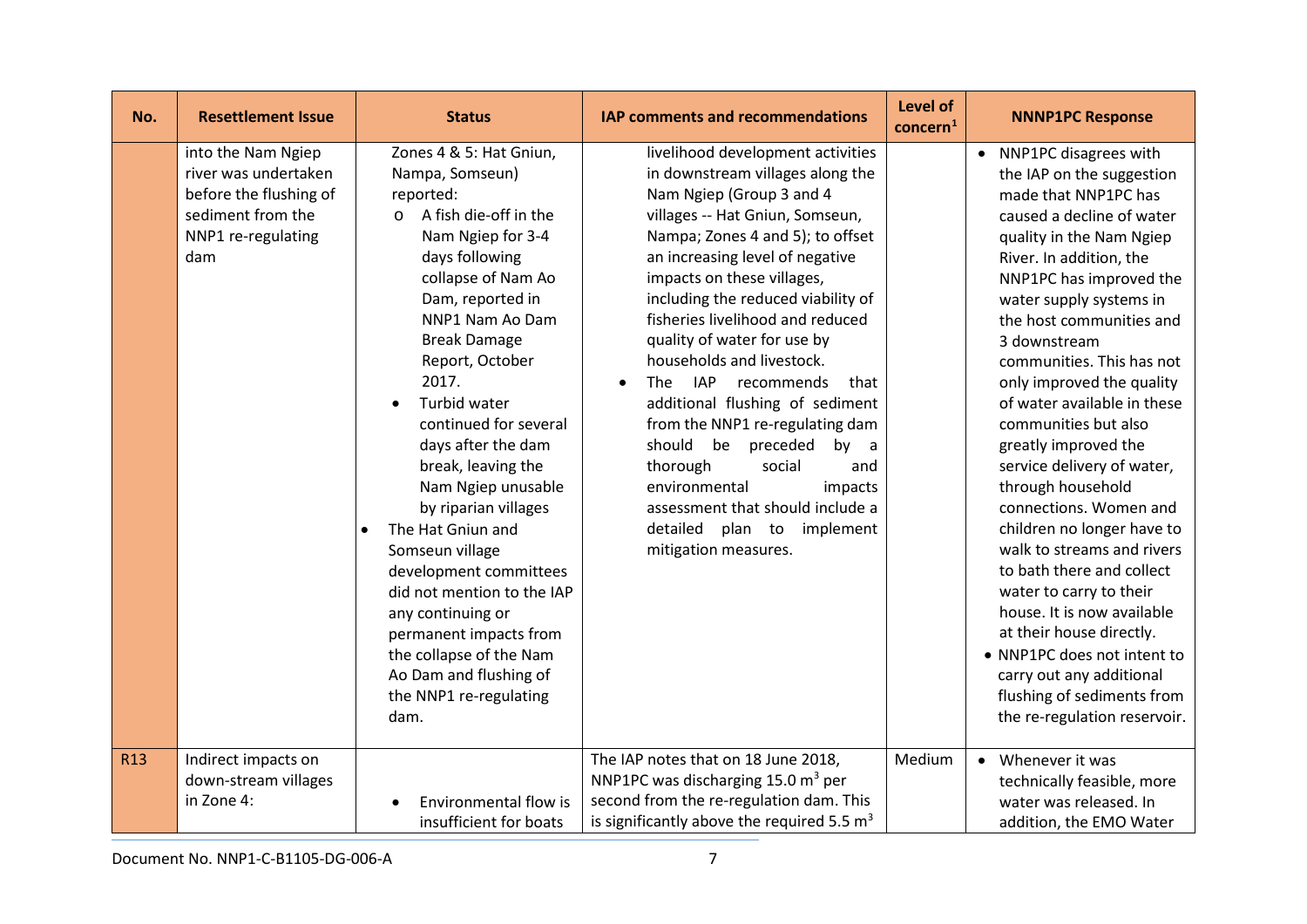| No. | <b>Resettlement Issue</b>                                                                                                                                                                                                                                                                                                                                                                                                                    | <b>Status</b>                                                                                                                                                                                                                                                                                                                                                                                                                                                                 | <b>IAP comments and recommendations</b>                                                                                                                                                                                                                                                                                                                                                                                                                                                                                                                                                                                                                                                                                                                                                                                                          | Level of<br>concern <sup>1</sup> | <b>NNNP1PC Response</b>                                                                                                                                                                                                                                                                                                                                                                                                                                                                                                                                                                                                                                                                                                                                                                                                                                                                           |
|-----|----------------------------------------------------------------------------------------------------------------------------------------------------------------------------------------------------------------------------------------------------------------------------------------------------------------------------------------------------------------------------------------------------------------------------------------------|-------------------------------------------------------------------------------------------------------------------------------------------------------------------------------------------------------------------------------------------------------------------------------------------------------------------------------------------------------------------------------------------------------------------------------------------------------------------------------|--------------------------------------------------------------------------------------------------------------------------------------------------------------------------------------------------------------------------------------------------------------------------------------------------------------------------------------------------------------------------------------------------------------------------------------------------------------------------------------------------------------------------------------------------------------------------------------------------------------------------------------------------------------------------------------------------------------------------------------------------------------------------------------------------------------------------------------------------|----------------------------------|---------------------------------------------------------------------------------------------------------------------------------------------------------------------------------------------------------------------------------------------------------------------------------------------------------------------------------------------------------------------------------------------------------------------------------------------------------------------------------------------------------------------------------------------------------------------------------------------------------------------------------------------------------------------------------------------------------------------------------------------------------------------------------------------------------------------------------------------------------------------------------------------------|
|     | Low water<br>$\bullet$<br>level in Nam<br>Ngiep river<br>PAP at Ban Hat<br>Gniun claim<br>that they are<br>being<br>forbidden<br>from accessing<br>land around<br>the NNP1 re-<br>regulation dam<br>and re-<br>regulation dam<br>powerhouse;<br>no prior<br>consultation or<br>compensation<br>Village water supply<br>insufficient to meet the<br>of<br>needs<br>increased<br>population<br>and<br>enlargement of<br>Ban<br>Somseun village | carrying passengers<br>and cargo<br><b>RMU and Bolikhan</b><br><b>District Governor</b><br>mentioned creation<br>of a fenced off<br>restricted area<br>around the NNP1 re-<br>regulation dam and<br>re-regulation dam<br>powerhouse<br>Village water supply for<br>$\bullet$<br>Somseun<br>Ban<br>was<br>designed by NNP1PC in<br>2014;<br>water<br>supply<br>became<br>operational<br>in<br>2018<br>and<br>May<br>is<br>insufficient<br>to<br>meet<br>current village needs. | per second environmental flow required<br>by the concession agreement.<br><b>Recommendations</b><br>The IAP recommends that<br>$\bullet$<br>whenever it is technically feasible,<br>NNP1PC should experiment with<br>different levels of discharge to<br>determine the most viable for both<br>villagers' boats on the Nam Ngiep<br>river and NNP1PC's financial<br>considerations.<br>The IAP recommends that NNP1PC<br>facilitate consultations between<br>PAP impacted by the recently<br>announced restricted area around<br>the NNP1 re-regulation dam and re-<br>regulation dam powerhouse, and<br>the RMU and Bolikhan District<br>Working Committee.<br><b>IAP</b><br>The<br>recommends<br>that<br>NNP1PC<br>consider<br>using<br>community development funds<br>post-COD to support expansion<br>of the water supply at Ban<br>Somseun. |                                  | Quality Team has started a<br>weekly monitoring<br>programme travelling by<br>boat from the reregulation<br>dam to the confluence of<br>the Nam Ngiep River with<br>the Mekong and back to<br>check if the water depth is<br>sufficient for boat<br>navigation. The team has<br>confirmed that right after<br>the start of impounding it<br>was more difficult to<br>navigate the boat at a<br>limited number of<br>locations, but still possible.<br>Shortly after the joined<br>IAP/ADB mission, the wet<br>season rains finally<br>started, increasing the<br>water level in the<br>downstream section of the<br>Nam Ngiep River through<br>inflow from its tributaries.<br>Since then, the EMO team<br>did not report any<br>inconvenience in<br>navigation. NNP1PC<br>considers the<br>inconvenience on<br>navigation to have been<br>minor, of short duration<br>and no longer an issue due |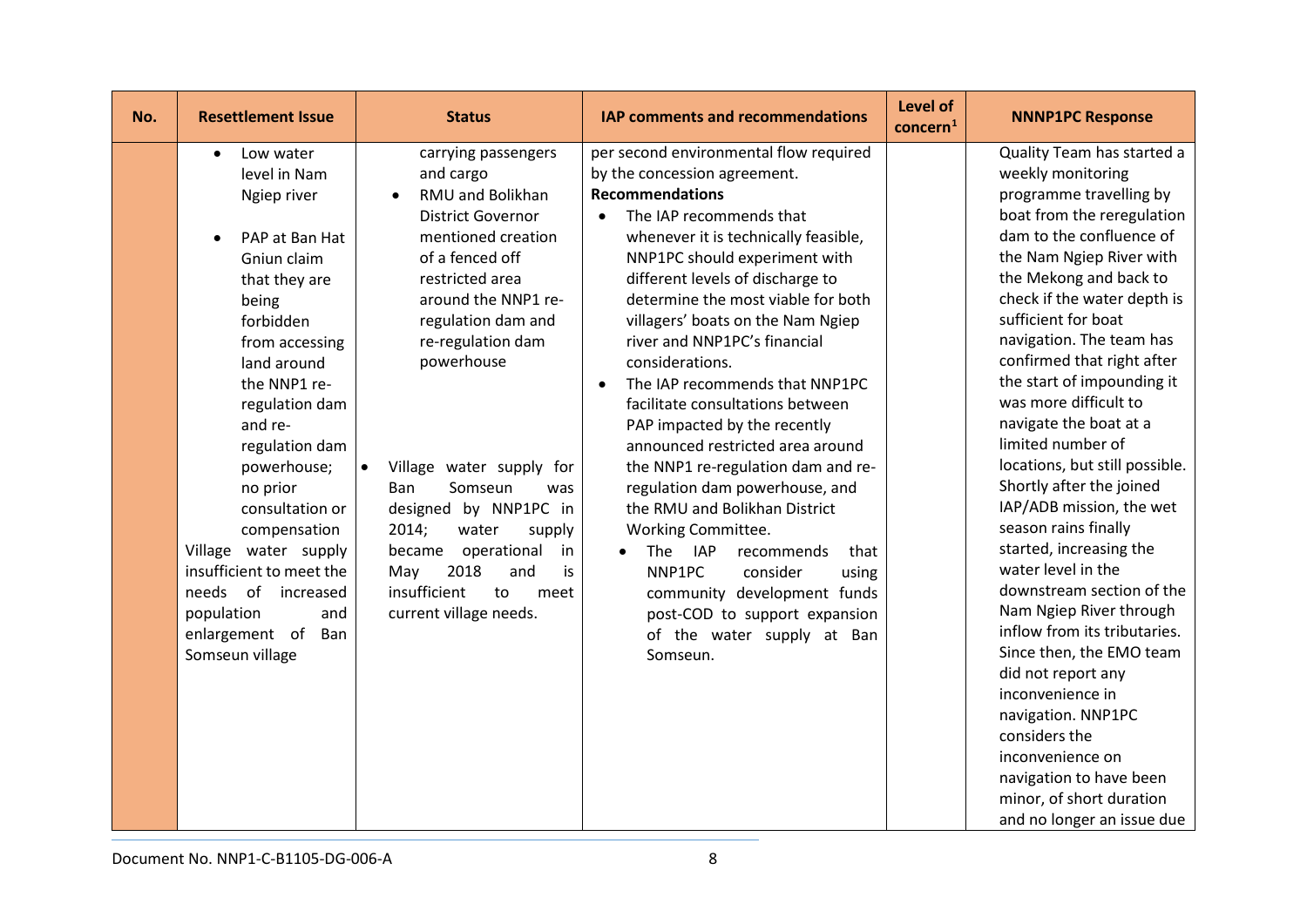<span id="page-9-0"></span>

| No. | <b>Resettlement Issue</b> | <b>Status</b> | IAP comments and recommendations | Level of<br>concern <sup>1</sup> | <b>NNNP1PC Response</b>                                                                                                                                                                                                                                                                                                                                                                                                                 |
|-----|---------------------------|---------------|----------------------------------|----------------------------------|-----------------------------------------------------------------------------------------------------------------------------------------------------------------------------------------------------------------------------------------------------------------------------------------------------------------------------------------------------------------------------------------------------------------------------------------|
|     |                           |               |                                  |                                  | to the increase of water<br>level.<br>• The re-regulation dam and<br>power house have been a<br>restricted area since the<br>construction works started<br>on these works. If there is<br>an expansion of the area<br>under restricted access,<br>then NNP1PC will follow<br>the principles outlined in<br>the REDP and REDP Zone<br>specific updates including<br>principle on consultation<br>and compensation.<br>Noted<br>$\bullet$ |

# **Summary of Indigenous Peoples' Issues**

| No.            | Indigenous<br>Peoples' Issue                                      | <b>Status</b>                                                                        | <b>IAP comments and recommendations</b>                                                                                                                                                                                                                                                                                       | Level of<br>concern <sup>2</sup> | <b>NNNP1PC Response</b>                                                                                                                                                                                                                                       |
|----------------|-------------------------------------------------------------------|--------------------------------------------------------------------------------------|-------------------------------------------------------------------------------------------------------------------------------------------------------------------------------------------------------------------------------------------------------------------------------------------------------------------------------|----------------------------------|---------------------------------------------------------------------------------------------------------------------------------------------------------------------------------------------------------------------------------------------------------------|
| S <sub>1</sub> | Livelihood<br>Programs<br>Agricultural<br>products and<br>markets | NNP1PC is implementing an<br>effective livelihood restoration<br>program in Zone 2UR | According to PAP of Ban Pou, and Ban<br>Phiengta, Zone 2UR, they raise frogs,<br>fish, ducks, and grow vegetables. They<br>appreciate these livelihood programs.<br>They gain several millions kip per year<br>per family, whereas the IP Hmong PAP<br>who chose self-resettlement to<br>Thaviengxay, Zone 2UR, requested the | High                             | Noted. NNP1 will continue its<br>$\bullet$<br>Livelihood program in 2018<br>in the project zones. The<br>newly established Livelihood<br>team dedicated to reaching<br>out to Self-Resettlers is<br>currently working with 77<br>Self-Resettler Households in |

<sup>&</sup>lt;sup>2</sup> Level of Concern: Low - action recommended within 6 months; Medium - action recommended within 1-2 months; Urgent/Very High/High - immediate action recommended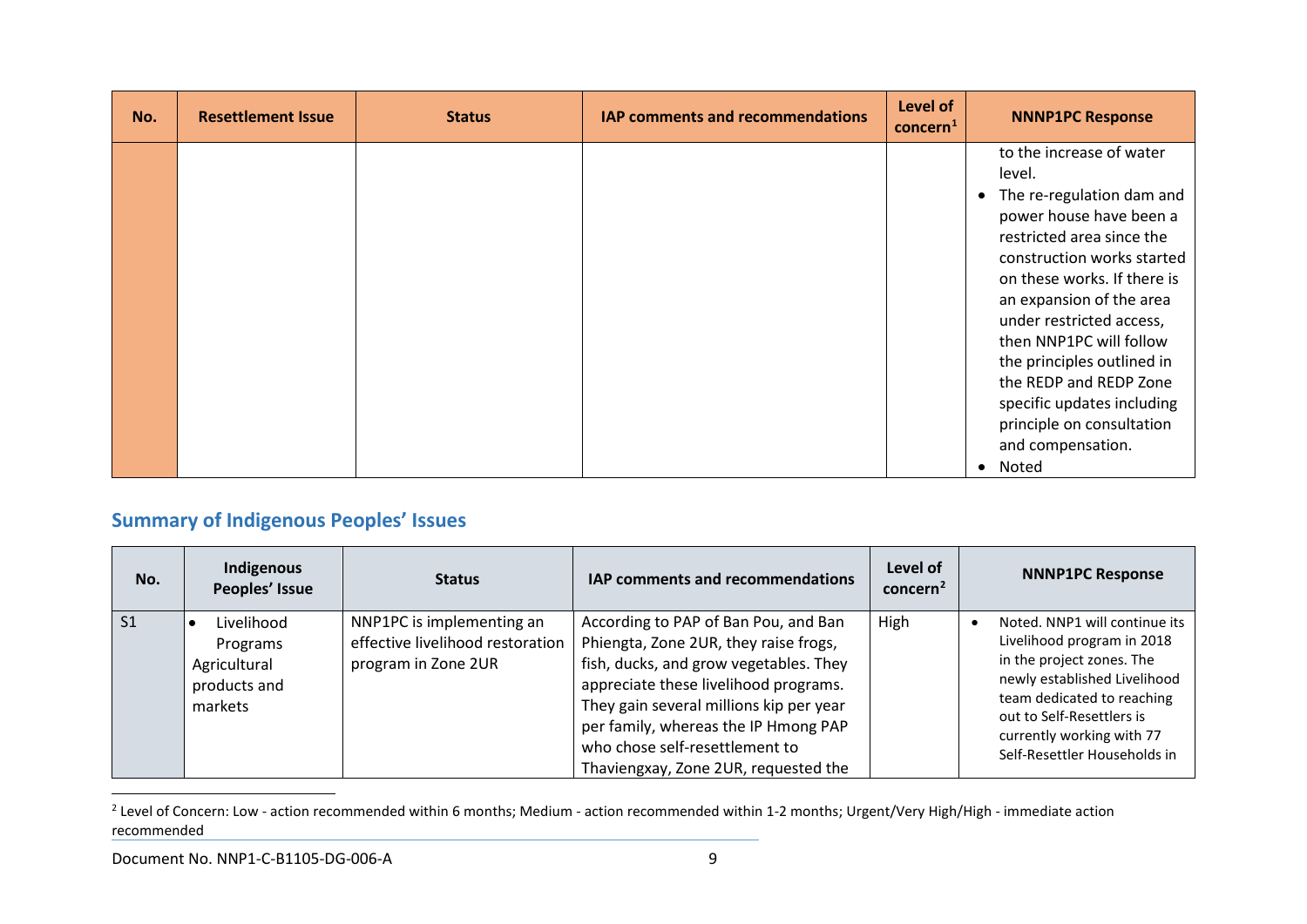| No.            | Indigenous<br>Peoples' Issue                      | <b>Status</b>                                                                                                                                                                        | IAP comments and recommendations                                                                                                                                                                                                                                                                                                                                                                                                                                                                                                                                                                                                        | Level of<br>concern <sup>2</sup> | <b>NNNP1PC Response</b>                                                                                                                                                                                                                                                                                                                                                                                                                                                                                 |
|----------------|---------------------------------------------------|--------------------------------------------------------------------------------------------------------------------------------------------------------------------------------------|-----------------------------------------------------------------------------------------------------------------------------------------------------------------------------------------------------------------------------------------------------------------------------------------------------------------------------------------------------------------------------------------------------------------------------------------------------------------------------------------------------------------------------------------------------------------------------------------------------------------------------------------|----------------------------------|---------------------------------------------------------------------------------------------------------------------------------------------------------------------------------------------------------------------------------------------------------------------------------------------------------------------------------------------------------------------------------------------------------------------------------------------------------------------------------------------------------|
|                |                                                   |                                                                                                                                                                                      | Project to provide and support them<br>about fruit seedling and vegetable<br>seeds to plant in the village, so they can<br>feed their families. They also require<br>handicrafts and marketing training.<br>According PAP in Ban Pakyong, Zone<br>2UR, they require fish and frog raising<br>and vegetable growing, as well as<br>handicraft activities and marketing<br>training. According to PAP in PHXRA,<br>Zone 3, they require marketing training<br>and market places.<br>Recommendation<br>The IAP recommends that NNP1PC<br>should continue to support PAP to<br>improve quality of life and maintain the<br>Project's image. |                                  | Hom and Bolikhan Districts.<br>In Thaviengxay District, 27<br>priority Households are<br>participating in the livelihood<br>programs.                                                                                                                                                                                                                                                                                                                                                                   |
| S <sub>2</sub> | Hmong<br>graves<br>removal<br>and<br>compensation | There remain 9 IP Hmong<br>graves in Ban Namyouak of<br>Zone 2LR that are unresolved<br>because 7 households still<br>allow<br>refuse<br>to<br>asset<br>registration by the Project. | <b>Recommendations</b><br>The IAP supports GOL and NNP1PC<br>$\bullet$<br>solutions for this issue.<br>Communication, collaboration,<br>$\bullet$<br>cooperation, and soft strategies<br>should continue to be used with the 7<br>PAP hold-out households.<br>Any strong measures with the PAP<br>should be avoided.                                                                                                                                                                                                                                                                                                                    | Very High                        | The continued efforts by the<br>$\bullet$<br>SMO, working closely<br>together with the<br><b>Resettlement Management</b><br>Unit and the District<br>Coordination Committee,<br>have convinced the 7<br>households from Namyouak<br>who previously did not<br>accept to participate in their<br>asset registration to change<br>their minds, accept the<br>compensation and relocate<br>from their temporary<br>accommodation in Paknyong<br>to permanent locations. The<br>permanent residences are in |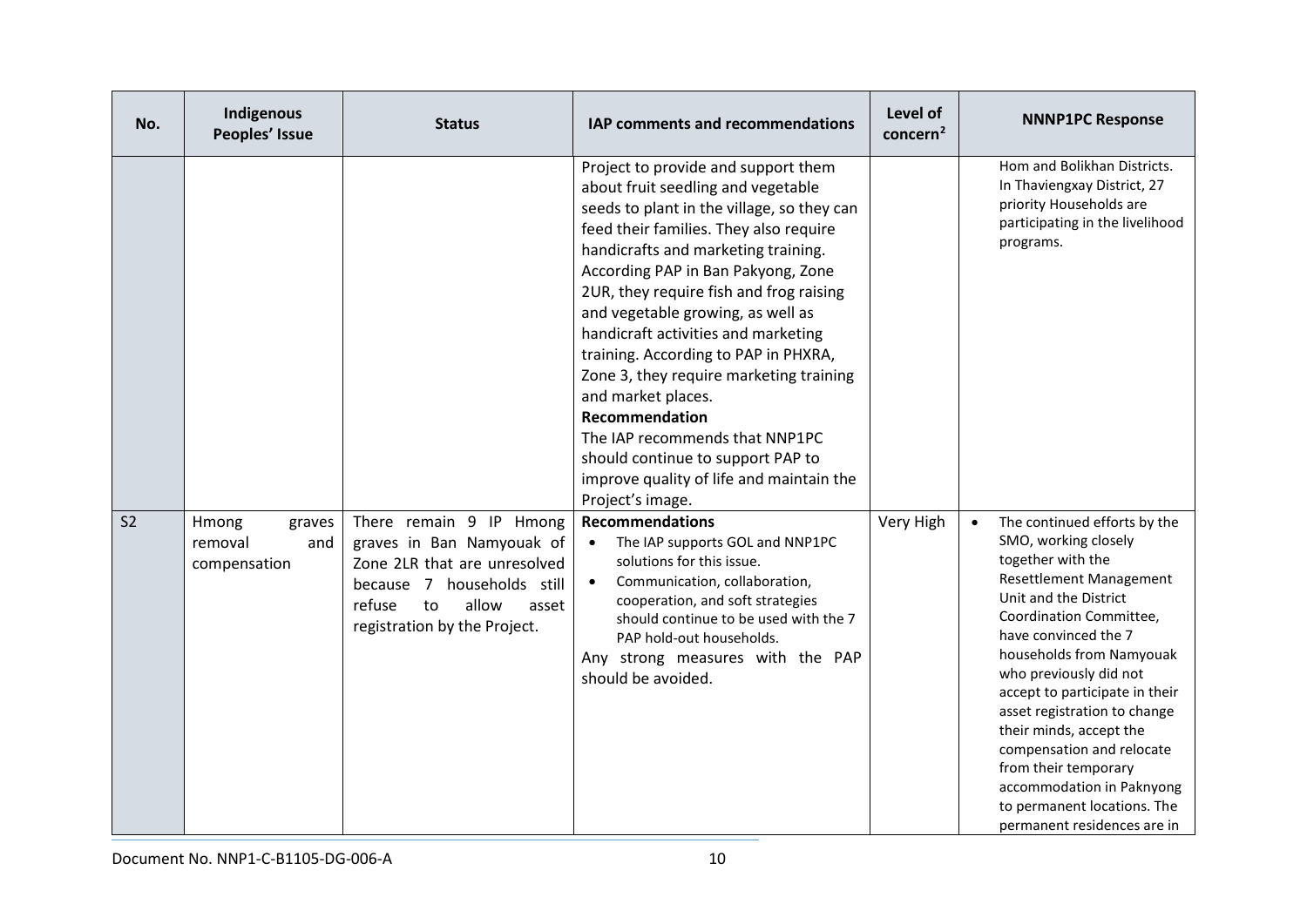| No.            | Indigenous<br>Peoples' Issue                                                                                                                    | <b>Status</b>                                                                                                                                                                                                                                                                                                                | IAP comments and recommendations                                                                                                                                                                                                                                                                                                                                | Level of<br>concern <sup>2</sup> | <b>NNNP1PC Response</b>                                                                                                                                                                                                                |
|----------------|-------------------------------------------------------------------------------------------------------------------------------------------------|------------------------------------------------------------------------------------------------------------------------------------------------------------------------------------------------------------------------------------------------------------------------------------------------------------------------------|-----------------------------------------------------------------------------------------------------------------------------------------------------------------------------------------------------------------------------------------------------------------------------------------------------------------------------------------------------------------|----------------------------------|----------------------------------------------------------------------------------------------------------------------------------------------------------------------------------------------------------------------------------------|
|                |                                                                                                                                                 |                                                                                                                                                                                                                                                                                                                              |                                                                                                                                                                                                                                                                                                                                                                 |                                  | 3 different districts where<br>the district authorities have<br>allocated housing land plots,<br>and NNP1PC has supported<br>the construction of<br>temporary housing, toilet<br>facilities and connection to<br>the electricity grid. |
| S <sub>4</sub> | Food security is the<br>most important<br>issue for IP Hmong<br>at all sites. Rice is<br>the most important<br>staple food for the<br>IP Hmong. | During the 10th site visit, PAP<br>resettlers in PHXRA, Zone 3,<br>self-resettlers<br>the<br>in<br>Thaviengxay, Zone 2UR and<br>self- resettlers in Pakyong,<br>Thathom<br>District,<br>still<br>requested rice support (in<br>cash) from the Project. They<br>complained about the delay of<br>the rice support payments.   | Recommendation<br>Rice support (in cash) should be<br>provided to the PAP quickly since many<br>PAP cannot grow rice this year.                                                                                                                                                                                                                                 | Very High                        | Noted. Rice support in cash is<br>$\bullet$<br>provided after Self Resettlers<br>have informed the project<br>they have resettled to their<br>new location. The next<br>quarterly cash transfer will<br>be made in July 2018.          |
| <b>S5</b>      | Dust in the villages                                                                                                                            | 10th site visit was<br>Thel<br>undertaken at the end of the<br>wet season and dust was not a<br>problem in the sites.                                                                                                                                                                                                        |                                                                                                                                                                                                                                                                                                                                                                 | Low                              |                                                                                                                                                                                                                                        |
| <b>S6</b>      | Drug abuse,<br>prostitution, crime,<br>etc. in Zone 3.                                                                                          | According to Bolikhan District<br>authorities: drug abuse is a<br>global issue. The situation in<br>Bolikhan District (including<br>PHXRA and Zone 3) is under<br>control. The GOL focus on<br>strengthening families as a<br>crucial social unit to tackle<br>drug abuse and protect family<br>members first. If the family | The IAP observed and was informed<br>that some PAP at PHXRA use drugs and<br>have created problems among PAP and<br>with NNP1PC as well. Education in<br>schools and training outside of schools<br>for PAP is required.<br>Recommendation<br>The IAP recommends that NNP1PC<br>collaborate with local administration<br>and health authorities to address drug | High                             | Noted. NNP1PC will continue<br>$\bullet$<br>its camp-followers program<br>throughout 2018, working<br>closely together with the<br>Police based in the Hat Gniun<br>police station to support the<br>GOL to address the situation.     |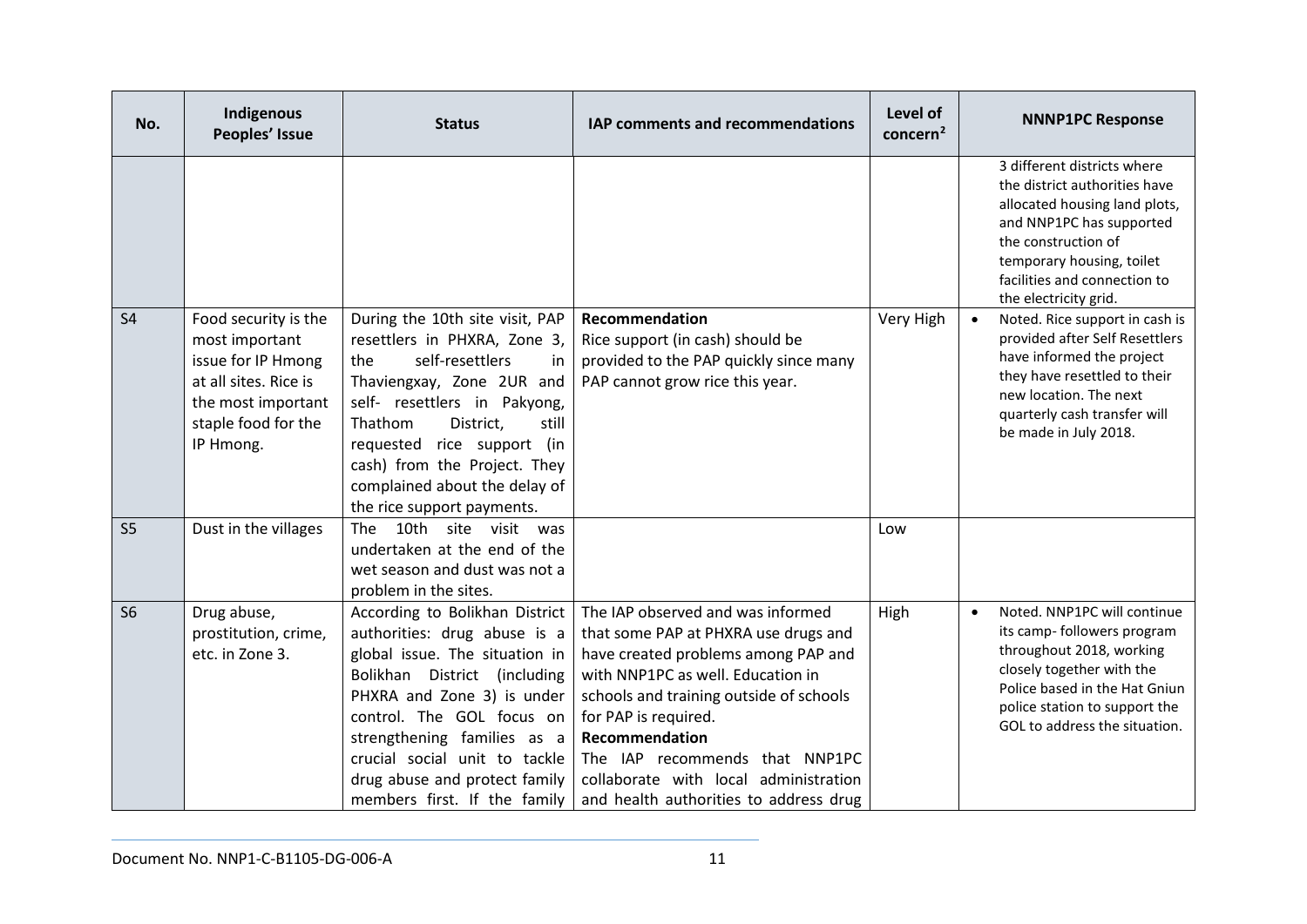| No.            | Indigenous<br>Peoples' Issue                   | <b>Status</b>                                                                                                                                                                                                                                                                                                                                                                                                                               | IAP comments and recommendations                                                                                                                                                                                                                                                                                               | Level of<br>concern <sup>2</sup> | <b>NNNP1PC Response</b>                                                                                                                                                                                                                                                                                                                                                                                                                                                                                      |
|----------------|------------------------------------------------|---------------------------------------------------------------------------------------------------------------------------------------------------------------------------------------------------------------------------------------------------------------------------------------------------------------------------------------------------------------------------------------------------------------------------------------------|--------------------------------------------------------------------------------------------------------------------------------------------------------------------------------------------------------------------------------------------------------------------------------------------------------------------------------|----------------------------------|--------------------------------------------------------------------------------------------------------------------------------------------------------------------------------------------------------------------------------------------------------------------------------------------------------------------------------------------------------------------------------------------------------------------------------------------------------------------------------------------------------------|
|                |                                                | cannot deal with the issue,<br>then the GOL will intervene.                                                                                                                                                                                                                                                                                                                                                                                 | issues. Lao laws to control drugs should<br>be strictly enforced and complied.                                                                                                                                                                                                                                                 |                                  |                                                                                                                                                                                                                                                                                                                                                                                                                                                                                                              |
| S7             | Compensation and<br>unit compensation<br>rates | During the 11th site visit,<br>$\bullet$<br>asset compensation had<br>been paid to all PAP who<br>accepted the Project.<br>However, the IAP was<br>most concerned with 7<br>households from Zone<br>2LR who still refused to<br>engage with the Project.<br>Following the IAP site visit, the<br>issues with the 7 holdouts was<br>settled. They have selected<br>self-resettlement sites with<br>support from NNP1PC and GOL<br>officials. | <b>Comments</b><br>The IAP agrees with the GOL and<br>the Project that these 7<br>households' assets should be<br>registered, and compensation paid<br>to them immediately.<br>The IAP insists that any strong-arm<br>measures shall be avoided with the 7<br>households (especially, women and<br>children who are innocent). | Medium                           | Noted. See response to S2<br>$\bullet$                                                                                                                                                                                                                                                                                                                                                                                                                                                                       |
| S <sub>8</sub> | PHXRA land disputes                            | 82 PAP households have<br>$\bullet$<br>moved to PHXRA from 4<br>villages of Zone 2LR and<br>Ban Hatsaykham, Zone 3<br>According to the<br>$\bullet$<br>headman and deputy<br>headman of PHXRA and<br>several PAP interviewed,<br>land disputes continue<br>with 7-8 Hat Gniun and 2<br>former Hatsaykham<br>villagers. This is a concern<br>at PHXRA<br>Some PAP are threatened<br>and told not to use                                      | Recommendation<br>The IAP strongly recommends that<br>$\bullet$<br>the Lao Laws and the CA must be<br>strictly enforced to resolve land<br>disputes in PHXRA.<br>The Project should investigate leaking<br>roofs of PAP housing and landslides<br>underneath PAP houses that could<br>endanger human lives.                    | Very High                        | Enforcement of the Lao law<br>$\bullet$<br>is the sole prerogative of the<br>Government of Laos.<br>NNP1PC will continue to<br>work closely with the DCC<br>and RMU to solve the issue<br>of encroachment into the<br>Phouhomxay Village by<br>outsiders<br>NNP1PC continues to work<br>$\bullet$<br>with it's contractors to make<br>the required repairs to the<br>houses of people and<br>community infrastructure.<br>NNP1PC has not observed<br>any landslides occurring<br>underneath people's houses. |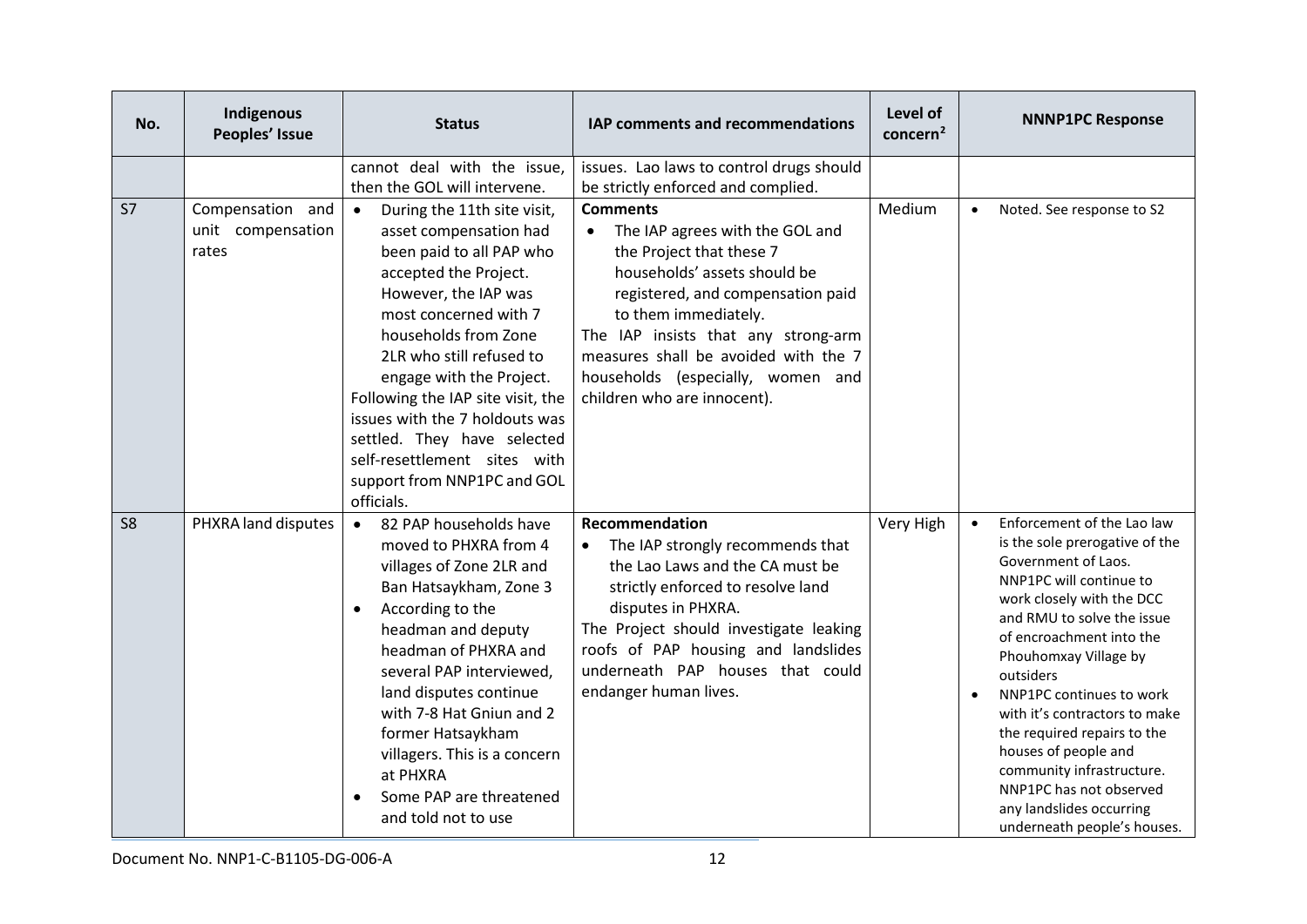| No.            | Indigenous<br>Peoples' Issue                                                                                            | <b>Status</b>                                                                                                                                                                                                                                                                                                                                                                                                                              | IAP comments and recommendations                                                                                                                                                                                                                                                                                                                                                                                                                                                                                                                                                | Level of<br>concern <sup>2</sup> | <b>NNNP1PC Response</b>                                                                                                                                                                                                                                                                                                               |
|----------------|-------------------------------------------------------------------------------------------------------------------------|--------------------------------------------------------------------------------------------------------------------------------------------------------------------------------------------------------------------------------------------------------------------------------------------------------------------------------------------------------------------------------------------------------------------------------------------|---------------------------------------------------------------------------------------------------------------------------------------------------------------------------------------------------------------------------------------------------------------------------------------------------------------------------------------------------------------------------------------------------------------------------------------------------------------------------------------------------------------------------------------------------------------------------------|----------------------------------|---------------------------------------------------------------------------------------------------------------------------------------------------------------------------------------------------------------------------------------------------------------------------------------------------------------------------------------|
|                |                                                                                                                         | allocated land in PHXRA.<br>Some have crops<br>destroyed. One PAP<br>showed IAP that he could<br>not build a pig pen next to<br>the former owner who<br>still claims land (a former<br>resident of Hatsaykham).<br>Some PAP complained<br>$\bullet$<br>about leaking house roofs<br>and windows.<br>Some PAP complained<br>$\bullet$<br>about landslides under<br>their houses.<br>Many PAP are satisfied with<br>the livelihood programs. |                                                                                                                                                                                                                                                                                                                                                                                                                                                                                                                                                                                 |                                  | At most, there is minor<br>settlement of foundations,<br>resulting in small cracks in<br>the plaster work. Such cracks<br>are cosmetic and do not form<br>structural damage which<br>could endanger human lives.<br>These cracks in are being<br>addressed by the contractors<br>prior to the End of the<br>Defects Liability Period. |
| S <sub>9</sub> | Zone 2LR in<br>Ban<br>Namyouak: 7 PAP<br>households refusing<br>have<br>assets<br>to<br>registered with the<br>Project. | The Xaysomboun RMU and<br>$\bullet$<br>a special provincial task<br>force for 2LR have worked<br>effectively to manage<br>resettlement and the 7<br>resettler holdouts in 2LR.<br>The 7 holdout hh had<br>refused to register assets,<br>chose not to self-resettle.<br>Xaysomboun provincial<br>officials relocated these<br>PAP temporarily to Ban<br>Pakyong, Thathom District,<br>Xaysomboun Province<br>while PAP decide where        | The IAP understands that finally soft<br>strategies were applied and used with<br>the PAP 7 households, particularly,<br>children and women. The GOL<br>recognized that they are not criminals<br>but uneducated and innocent people;<br>who are backwards and who do not<br>understand the situation well.<br>Recommendation<br>The IAP recommends that NNP1PC<br>should<br>focus<br>now<br>on<br>restoring<br>livelihoods and keeping promises to the<br>self-resettlers and resettlers at the<br>PHXRA. Special attention also may be<br>needed for the 7 holdout households | Medium                           | Noted. See response to S2<br>$\bullet$                                                                                                                                                                                                                                                                                                |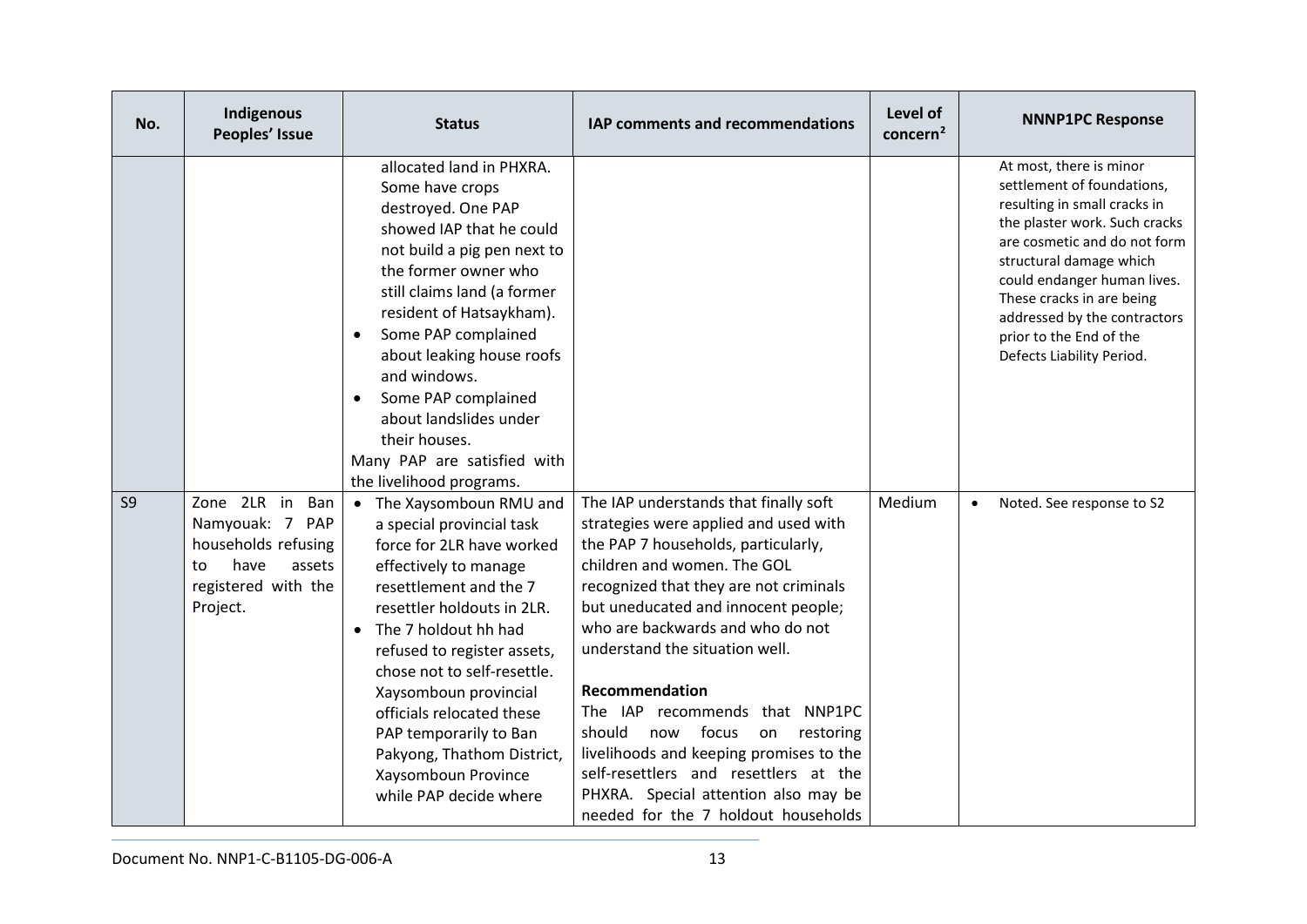<span id="page-14-0"></span>

| No.        | Indigenous<br>Peoples' Issue | <b>Status</b>                                                                                                                                                                                                                                                                          | <b>IAP comments and recommendations</b>                         | Level of<br>concern <sup>2</sup> | <b>NNNP1PC Response</b>                          |
|------------|------------------------------|----------------------------------------------------------------------------------------------------------------------------------------------------------------------------------------------------------------------------------------------------------------------------------------|-----------------------------------------------------------------|----------------------------------|--------------------------------------------------|
|            |                              | they finally choose to<br>settle<br>Compensation for assets<br>and land were paid to 7<br>holdout hh into escrow<br>account that can be<br>claimed by PAP any time.<br>Since completion of the IAP<br>site visit, all 7 holdout hh have<br>been successfully resettled in<br>June 2018 | who have decided to participate in the<br>program at long last. |                                  |                                                  |
| <b>S10</b> | Collaboration<br>with        | Collaboration among NNP1PC                                                                                                                                                                                                                                                             | <b>Recommendations:</b>                                         | Low                              | NNP1 will continue closely<br>$\bullet$          |
|            | the GOL                      | staff and the GOL -- the $2$                                                                                                                                                                                                                                                           | The IAP recommends the Project to                               |                                  | collaborating with the GOL<br>on its activities. |
|            |                              | provinces (Xaysomboun and<br>Bolikhamxay) -- is satisfactory.                                                                                                                                                                                                                          | continue to collaborate with the GOL<br>and the 2 provinces.    |                                  |                                                  |

# **Summary of Social Issues**

| No.        | Social Issue               | <b>Status</b>                                                                                                                                                                                          | IAP comments and recommendations                                                                                                                                               | Level of<br>concern <sup>3</sup> | <b>NNNP1PC Response</b>                                                                               |
|------------|----------------------------|--------------------------------------------------------------------------------------------------------------------------------------------------------------------------------------------------------|--------------------------------------------------------------------------------------------------------------------------------------------------------------------------------|----------------------------------|-------------------------------------------------------------------------------------------------------|
| <b>S13</b> | Community<br>participation | PAP participation with<br>Project and GOL<br>continues to improve.<br>The Project has good staff to<br>engage the PAP to<br>participate in all activities<br>and aspects of livelihood<br>restoration. | Recommendation<br>The IAP recommends the Project to<br>continue to encourage PAP to<br>participate at all levels of activities<br>and aspects with the Project and the<br>GOL. | Medium                           | NNP1PC<br>continues<br>to<br>involve PAPs in the various<br>livelihood<br>social<br>and<br>programmes |

<sup>&</sup>lt;sup>3</sup> Level of Concern: Low - action recommended within 6 months; Medium - action recommended within 1-2 months; Urgent/Very High/High - immediate action recommended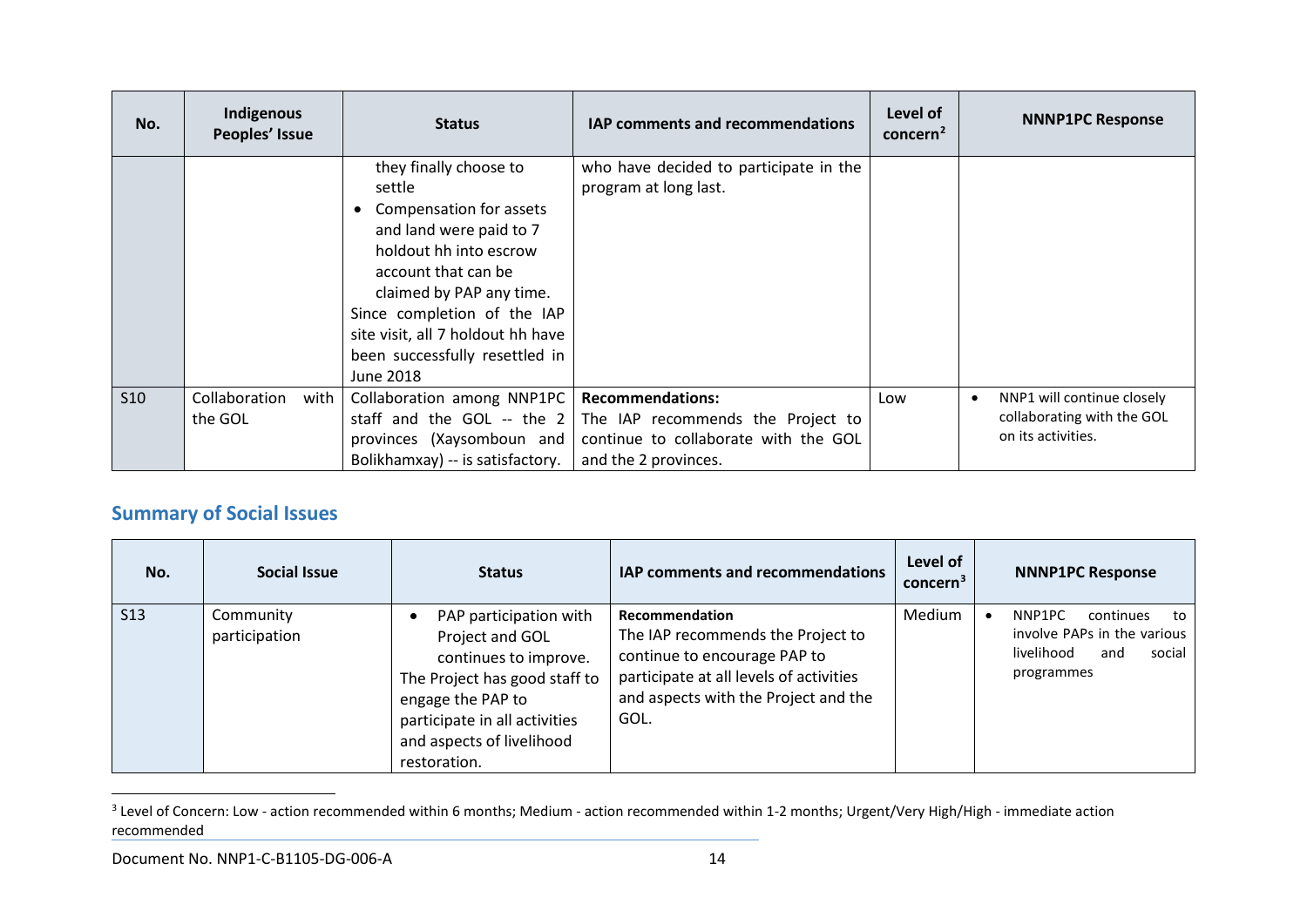| No.             | Social Issue       | <b>Status</b>                                                                                                                                                                                                                                                                                                   | IAP comments and recommendations                                                                                                      | Level of<br>concern <sup>3</sup> |           | <b>NNNP1PC Response</b>                                                                                                                                                                                                                                                                                                                               |
|-----------------|--------------------|-----------------------------------------------------------------------------------------------------------------------------------------------------------------------------------------------------------------------------------------------------------------------------------------------------------------|---------------------------------------------------------------------------------------------------------------------------------------|----------------------------------|-----------|-------------------------------------------------------------------------------------------------------------------------------------------------------------------------------------------------------------------------------------------------------------------------------------------------------------------------------------------------------|
| S <sub>14</sub> | Grievance issues   | Most grievance issues have<br>been resolved                                                                                                                                                                                                                                                                     |                                                                                                                                       | Low                              | $\bullet$ | <b>Noted</b>                                                                                                                                                                                                                                                                                                                                          |
| S15             | Cut-off date       | All issues resolved                                                                                                                                                                                                                                                                                             |                                                                                                                                       | Closed                           | $\bullet$ | <b>Noted</b>                                                                                                                                                                                                                                                                                                                                          |
| <b>S16</b>      | Asset registration | Item merged with S9                                                                                                                                                                                                                                                                                             | Closed                                                                                                                                |                                  | $\bullet$ | <b>Noted</b>                                                                                                                                                                                                                                                                                                                                          |
| <b>S17</b>      | PAP petition       | At PHXRA, 1 PAP resettler<br>complained to the IAP about<br>compensation received for<br>his agriculture land in Ban<br>Hatsaykham, Zone 3.<br>According to the PAP, the<br>compensation he received<br>was not fair. He has filed a<br>grievance, but there is no<br>response from the GOL and<br>the Project. | <b>Recommendation</b><br>The IAP recommends that the RMU<br>and the Project shall investigate this<br>case immediately and carefully. | Very<br>High                     | $\bullet$ | NNP1PC has always acted<br>compliance to the<br>in l<br>Concession Agreement to<br>best knowledge and<br>its<br>follows the compensation  <br>policies set by the PRLRC. If<br>the Grievance procedure  <br>not lead to a<br>does<br>resolution,<br>satisfactory<br>then the PAP can take their<br>Grievance to the next step,<br>the district court. |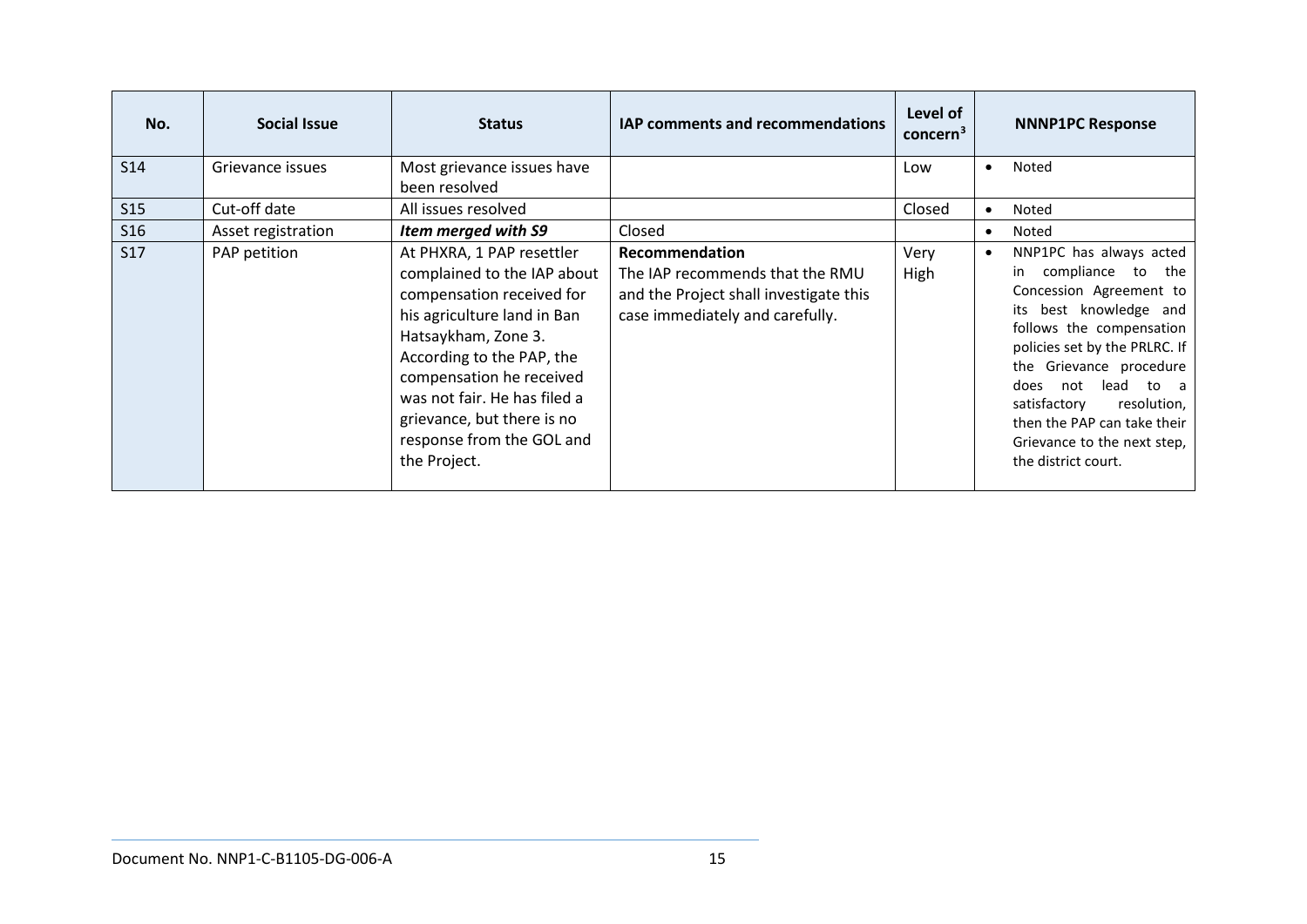| No.                            | <b>Social Issue</b> | <b>Status</b>                                                                                                                                                                                  | IAP comments and recommendations                                                                                                                                                                                                                                                                                                                                                                                                                                                                                                                                                                                                                                                                                                                                                                                                                                                                                                                                                                                                                                                                                                                                 | Level of<br>concern <sup>3</sup> | <b>NNNP1PC Response</b>                                                                                                                                                                                                                                                                                                                                                                                                                                                                                                                                                                            |
|--------------------------------|---------------------|------------------------------------------------------------------------------------------------------------------------------------------------------------------------------------------------|------------------------------------------------------------------------------------------------------------------------------------------------------------------------------------------------------------------------------------------------------------------------------------------------------------------------------------------------------------------------------------------------------------------------------------------------------------------------------------------------------------------------------------------------------------------------------------------------------------------------------------------------------------------------------------------------------------------------------------------------------------------------------------------------------------------------------------------------------------------------------------------------------------------------------------------------------------------------------------------------------------------------------------------------------------------------------------------------------------------------------------------------------------------|----------------------------------|----------------------------------------------------------------------------------------------------------------------------------------------------------------------------------------------------------------------------------------------------------------------------------------------------------------------------------------------------------------------------------------------------------------------------------------------------------------------------------------------------------------------------------------------------------------------------------------------------|
| S18 (formerly<br>S8 continued) | Self-resettlement   | According PAP in Ban<br>Houayxay and Ban<br>Namkhiene villages, Hom<br>District, Xaysomboun<br>Province, all PAP have<br>bought residential land.<br>Many PAP do not have<br>agriculture land. | The IAP observed that self-resettled<br>PAP do nothing in the villages. They<br>spend money every day, especially for<br>food and consumption. The PAP are<br>concerned that in the future when<br>they spend all their money then what<br>will happen to them. Many PAP<br>women cannot read and speak Lao,<br>so, they cannot go to work in the city.<br>The PAP women concern a lot about<br>their uncertain future and food<br>security when all their money has<br>been spent. Livelihood Programs, such<br>as vegetables growing, mushroom<br>growing, fish and frog raising, fruit<br>trees growing, handicrafts making,<br>and marketing training are important<br>for these PAP in the villages.<br><b>Recommendations</b><br>The IAP recommends that NNP1PC<br>consider the following: (i) provide<br>vocational training and livelihood<br>programs for the PAP in Ban Houayxay<br>and Ban Nakhiene, Hom District, to<br>generate income and improve PAP<br>quality of life; (ii) PAP should be<br>provided with training on how to<br>spend money properly; and, (iii)<br>formal and informal education should<br>be provided to self-resettled PAP. | High                             | See response to S1.<br>$\bullet$<br>Family Financial Training<br>was provided to Self-<br>Resettlers, as part of the<br>support for the preparation<br>of their Self-Resettlement<br>Plan. The Microfinance<br>Officer<br>will provide a<br>refresher training for the<br>Self-Resettlers during the<br>second half of 2018.<br>Provision<br>of<br>formal<br>$\bullet$<br>is the<br>education<br>sole<br>prerogative of the Ministry<br>of Education. It is the<br>responsibility of parents to<br>enrol their children in<br>educational<br>institutions<br>and<br>their<br>ensure<br>attendance. |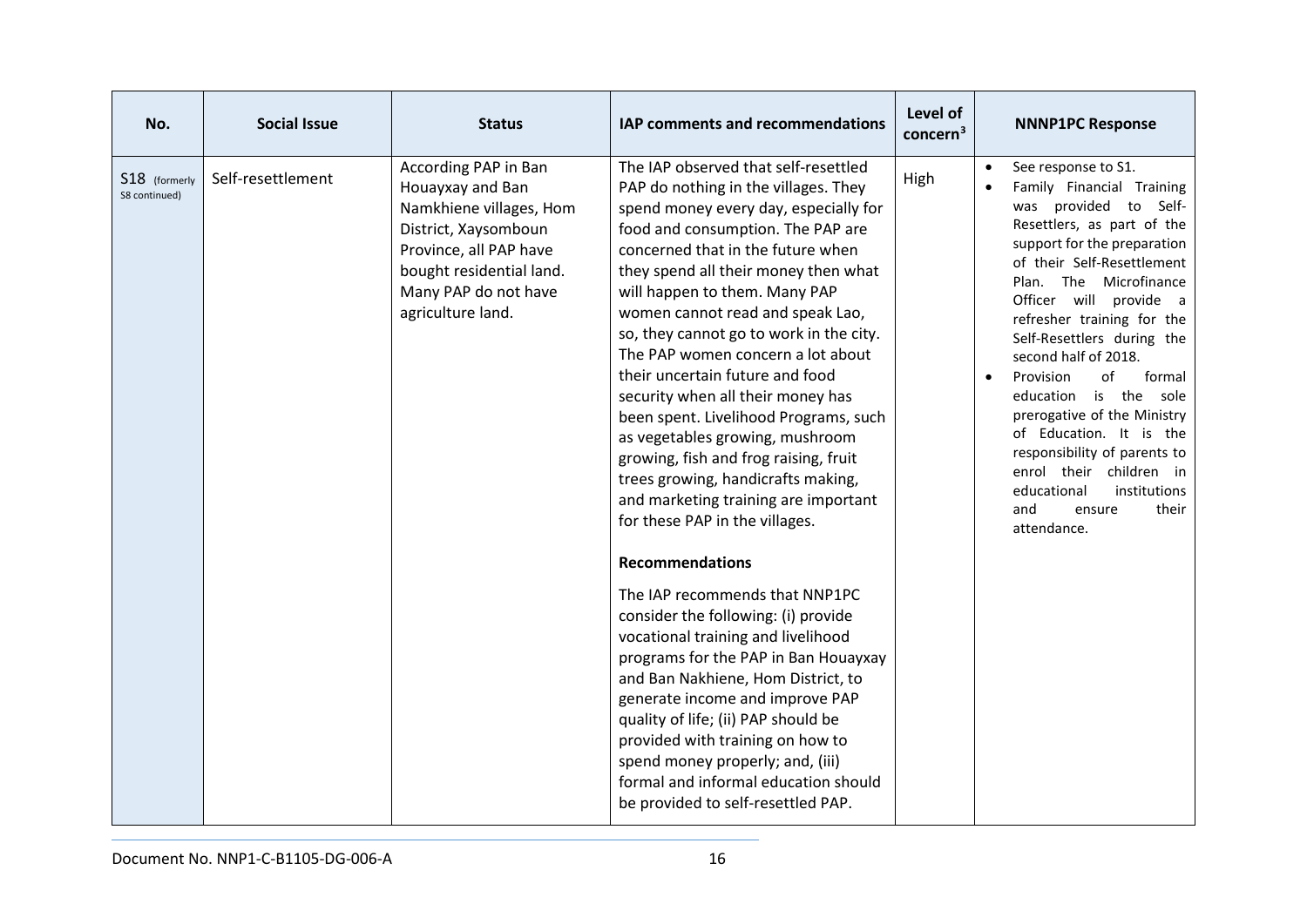# <span id="page-17-0"></span>**Summary of Environmental Issues**

| <b>No</b>      | <b>Environmental Issue</b>                                                                                              | <b>Status</b>                                                                                                                                                                                                                                                                                                                                                                                                                                                                                                                                                                                                                                                                                                                                                                                                                                                                                               | <b>IAP comments and recommendations</b>                                                                                                                                                                                                                                                                                                                                                                                                                                                                                                                                                                                                                                                                                                                                                                                                                                                                                                                                                                                                                                             | Level of<br>Concern <sup>4</sup> | <b>NNNP1PC Response</b>                                                                                                                                                                                                                    |
|----------------|-------------------------------------------------------------------------------------------------------------------------|-------------------------------------------------------------------------------------------------------------------------------------------------------------------------------------------------------------------------------------------------------------------------------------------------------------------------------------------------------------------------------------------------------------------------------------------------------------------------------------------------------------------------------------------------------------------------------------------------------------------------------------------------------------------------------------------------------------------------------------------------------------------------------------------------------------------------------------------------------------------------------------------------------------|-------------------------------------------------------------------------------------------------------------------------------------------------------------------------------------------------------------------------------------------------------------------------------------------------------------------------------------------------------------------------------------------------------------------------------------------------------------------------------------------------------------------------------------------------------------------------------------------------------------------------------------------------------------------------------------------------------------------------------------------------------------------------------------------------------------------------------------------------------------------------------------------------------------------------------------------------------------------------------------------------------------------------------------------------------------------------------------|----------------------------------|--------------------------------------------------------------------------------------------------------------------------------------------------------------------------------------------------------------------------------------------|
| E <sub>9</sub> | Description and analysis of<br>water flow and water quality of<br>drinking water and village<br>household water supply. | • NNP1PC is completing<br>construction of water supply<br>systems for PHXRA and<br>improving water supply<br>systems in Nam Ngiep<br>downstream villages.<br>Minor construction details<br>$\bullet$<br>are being completed<br>including a roof for raw water<br>storage tanks.<br>• The water treatment system<br>is not providing any<br>treatment (improvement) to<br>quality of raw water. The<br>incoming and outgoing water<br>supply look the same and<br>chemical analyses done by<br><b>NNP1PC Environment Lab</b><br>does not show any significant<br>improvement in water<br>characteristics due to water<br>treatment. The quality into<br>the system is the same<br>quality distributed to<br>villagers.<br>• All PAP and the village<br>headman complained about<br>the color and taste of the<br>treated water. The color was<br>not clear but yellow, which is<br>often found with decaying | Detailed design drawings were<br>$\bullet$<br>obtained by NNP1 for the Water<br>Supply System and Detail Water<br>Supply Construction Drawings for<br>PHXRA. The drawings were used to<br>complete construction of the water<br>supply and treatment system now<br>used at PHXRA. The IAP examined<br>the drawings (provided by Lao Rural<br>Water Organization). All<br>construction details seem complete,<br>but no operations manual was<br>provided. The drawings do not<br>provide basic design parameters for<br>sizing of the water supply and<br>treatment system. The village<br>headman said the basis for the<br>design capacity of the PHXRA<br>treatment system is 50 litres per<br>household per month and pipe size,<br>water meter, and other water<br>controls for each individual<br>household is based on that design<br>figure.<br>The water treatment plant is not<br>functioning correctly. Water<br>treatment expertise is needed to<br>decide on several important issues,<br>namely:<br>Is the sand size selected for the<br>slow sand filters the proper | High or<br>Very High             | NNP1PC is reviewing the water<br>treatment system design and<br>operation, its capacity and the<br>demand; and NNP1PC is<br>investigating the cause of the<br>colouring and water samples are<br>being analysed by external<br>laboratory. |

<sup>&</sup>lt;sup>4</sup> Level of Concern: Low - action recommended within 6 months; Medium - action recommended within 1-2 months; Urgent/Very High/High - immediate action recommended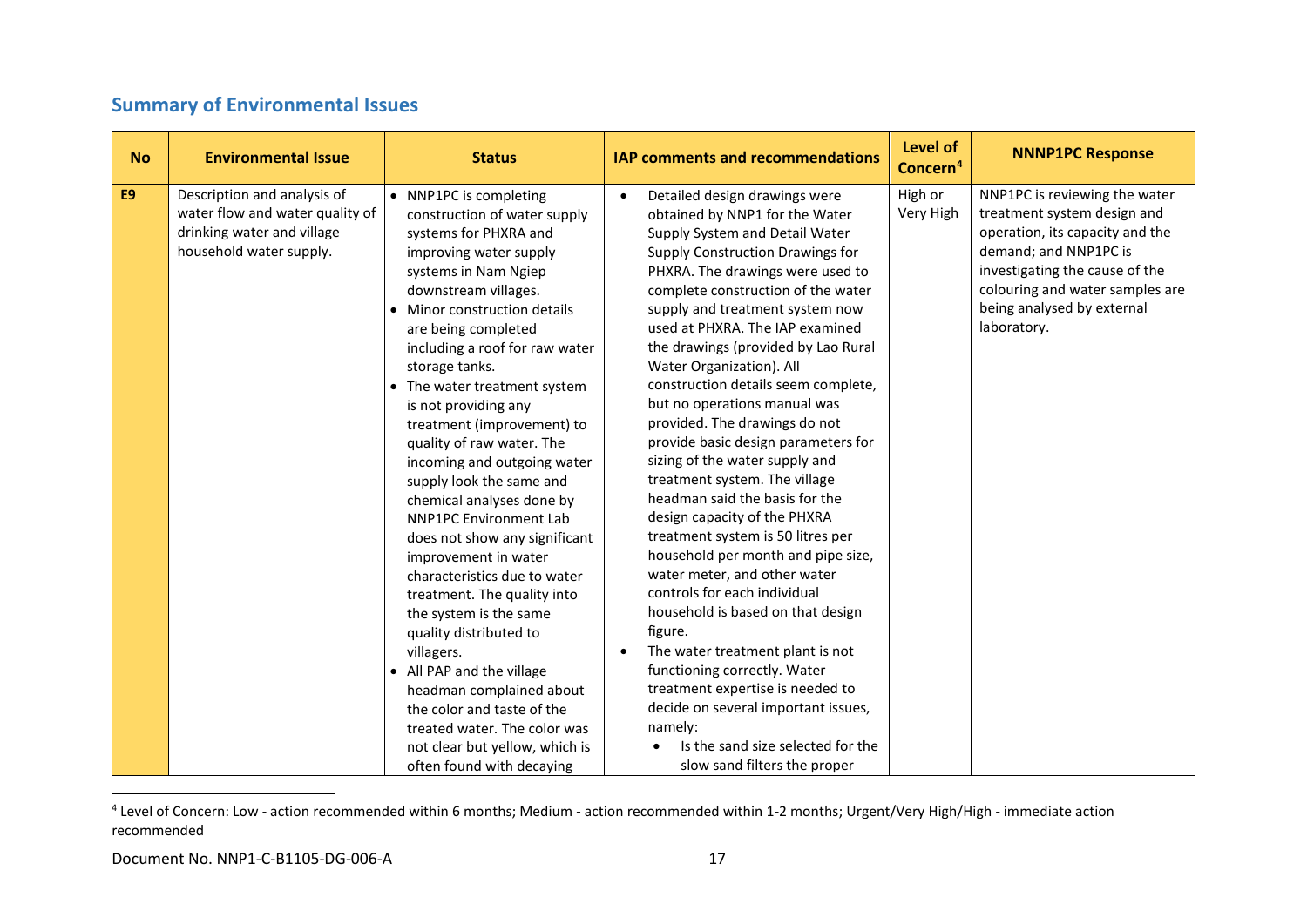| <b>No</b> | <b>Environmental Issue</b> | <b>Status</b>                                          | <b>IAP comments and recommendations</b>                                                                                                                                                                                                                                                                                                                                                                                                                                                                                                                                                                                                                                                                                                                                                                                                                                                                                                                                                                                                                                                                                                                                      | Level of<br>Concern <sup>4</sup> | <b>NNNP1PC Response</b> |
|-----------|----------------------------|--------------------------------------------------------|------------------------------------------------------------------------------------------------------------------------------------------------------------------------------------------------------------------------------------------------------------------------------------------------------------------------------------------------------------------------------------------------------------------------------------------------------------------------------------------------------------------------------------------------------------------------------------------------------------------------------------------------------------------------------------------------------------------------------------------------------------------------------------------------------------------------------------------------------------------------------------------------------------------------------------------------------------------------------------------------------------------------------------------------------------------------------------------------------------------------------------------------------------------------------|----------------------------------|-------------------------|
|           |                            | leaves or biomass in contact<br>with the water source. | effective diameter used<br>typically for such filters? Is the<br>sand depth adequate? Is the<br>size of the gravel used to<br>support the sand bed and keep<br>the filter collection pipes<br>functioning properly?<br>Are depths of media beds<br>$\bullet$<br>correct? Are dimensions of the<br>filter adequate to supply the<br>water supply needs?<br>What is the load factor used by<br>$\bullet$<br>the Lao Rural Water Supply<br>Agency to design size of slow<br>sand filters? Is that design<br>figure correct?<br>Where are Operating<br>$\bullet$<br>Guidelines for the village<br>operator? When do they clean<br>the slow sand filter; remove<br>and discard top 10-15 cm of<br>unclean sand from the filter?<br>What is the minimum depth of<br>the slow sand filter?<br>These design parameters are<br>$\bullet$<br>needed by the Village<br>Headman and the Operator<br>selected to run or operate the<br>filter on behalf of PAP at<br>PHXRA?<br>How do they know when to<br>$\bullet$<br>clean the top layer (10-15 cm<br>thick layer of contaminated<br>sand on the top of the filter) of<br>sand or change it to continue<br>operations of the slow sand |                                  |                         |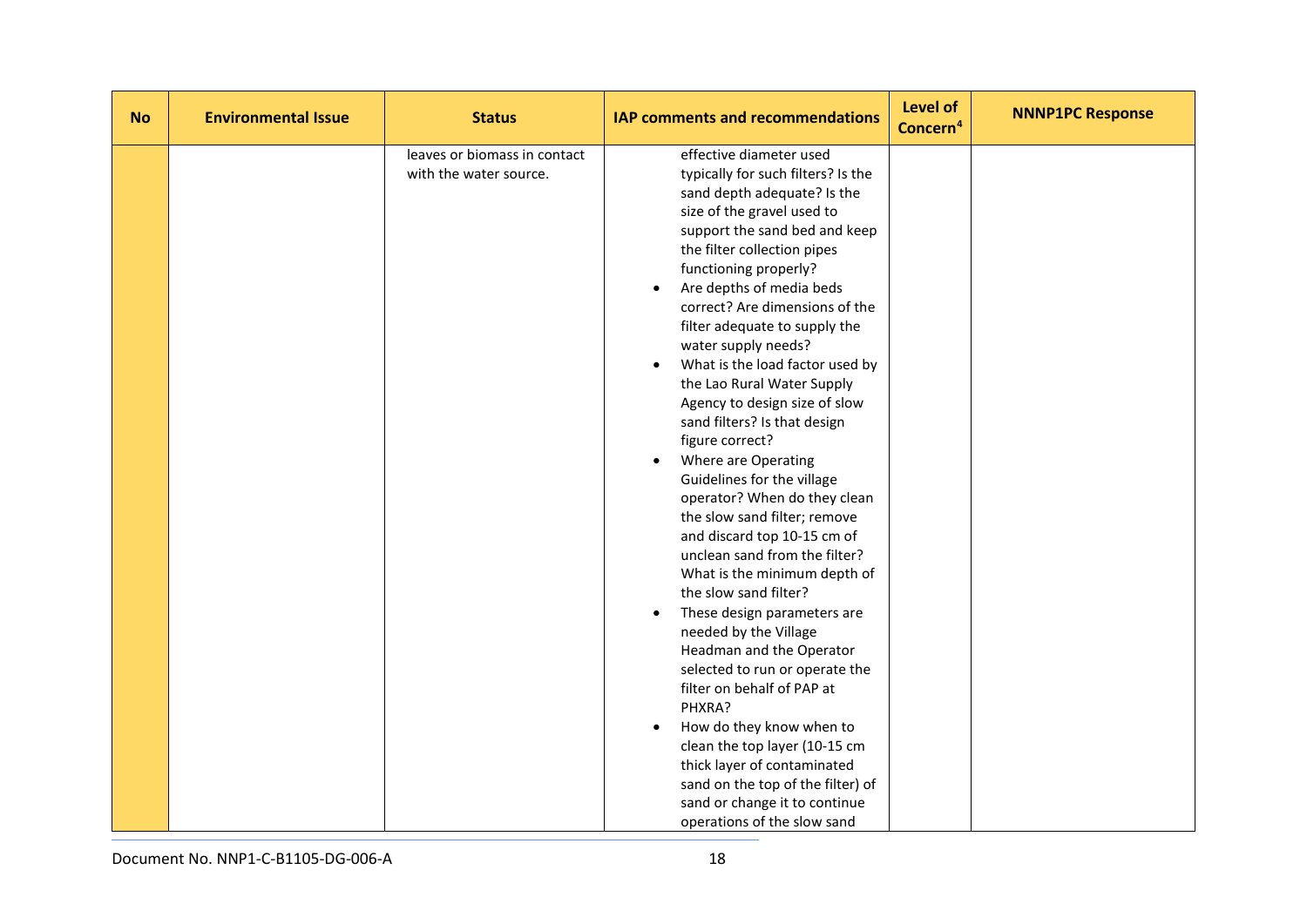<span id="page-19-0"></span>

| <b>No</b> | <b>Environmental Issue</b> | <b>Status</b> | IAP comments and recommendations                                                                                                                                                                                                                                                                                                                                                                                                                                                                                                                                                                                                                                                                        | Level of<br>Concern <sup>4</sup> | <b>NNNP1PC Response</b> |
|-----------|----------------------------|---------------|---------------------------------------------------------------------------------------------------------------------------------------------------------------------------------------------------------------------------------------------------------------------------------------------------------------------------------------------------------------------------------------------------------------------------------------------------------------------------------------------------------------------------------------------------------------------------------------------------------------------------------------------------------------------------------------------------------|----------------------------------|-------------------------|
|           |                            |               | filter? The Operator needs to<br>know this information to<br>properly and efficiently<br>operate the slow sand filter on<br>behalf of PHXRA. This design<br>and operation information was<br>missing from the materials<br>available with the Headman at<br>the PHXRA Water Supply<br>facility.<br><b>Recommendations</b><br>The IAP recommends that a<br>$\bullet$<br>technical discussion and detailed<br>site visit be made to the PHXRA<br>Water Supply Treatment Plant. The<br>water quality records done regularly<br>by NNP1PC's Environmental Lab<br>cover all parameters associated with<br>the water supply except color.<br>Parameters tested are generally<br>within the Lao Drinking Water |                                  |                         |
|           |                            |               | <b>Standards of MONRE.</b>                                                                                                                                                                                                                                                                                                                                                                                                                                                                                                                                                                                                                                                                              |                                  |                         |

# **Summary of Biodiversity Issues**

| <b>No</b> | <b>Biodiversity Issue</b>                          | <b>Status</b>                                                      | <b>IAP comments and</b><br>recommendations | Level of<br>concern <sup>5</sup> | <b>NNNP1PC Response</b> |
|-----------|----------------------------------------------------|--------------------------------------------------------------------|--------------------------------------------|----------------------------------|-------------------------|
| <b>B2</b> | Activities along the dam<br>access road need to be | Degradation, logging and forest<br>clearance for agriculture along | <b>Recommendations</b>                     | High                             | Noted                   |

<sup>&</sup>lt;sup>5</sup> Level of Concern: Low - action recommended within 6 months; Medium - action recommended within 1-2 months; Urgent/Very High/High - immediate action recommended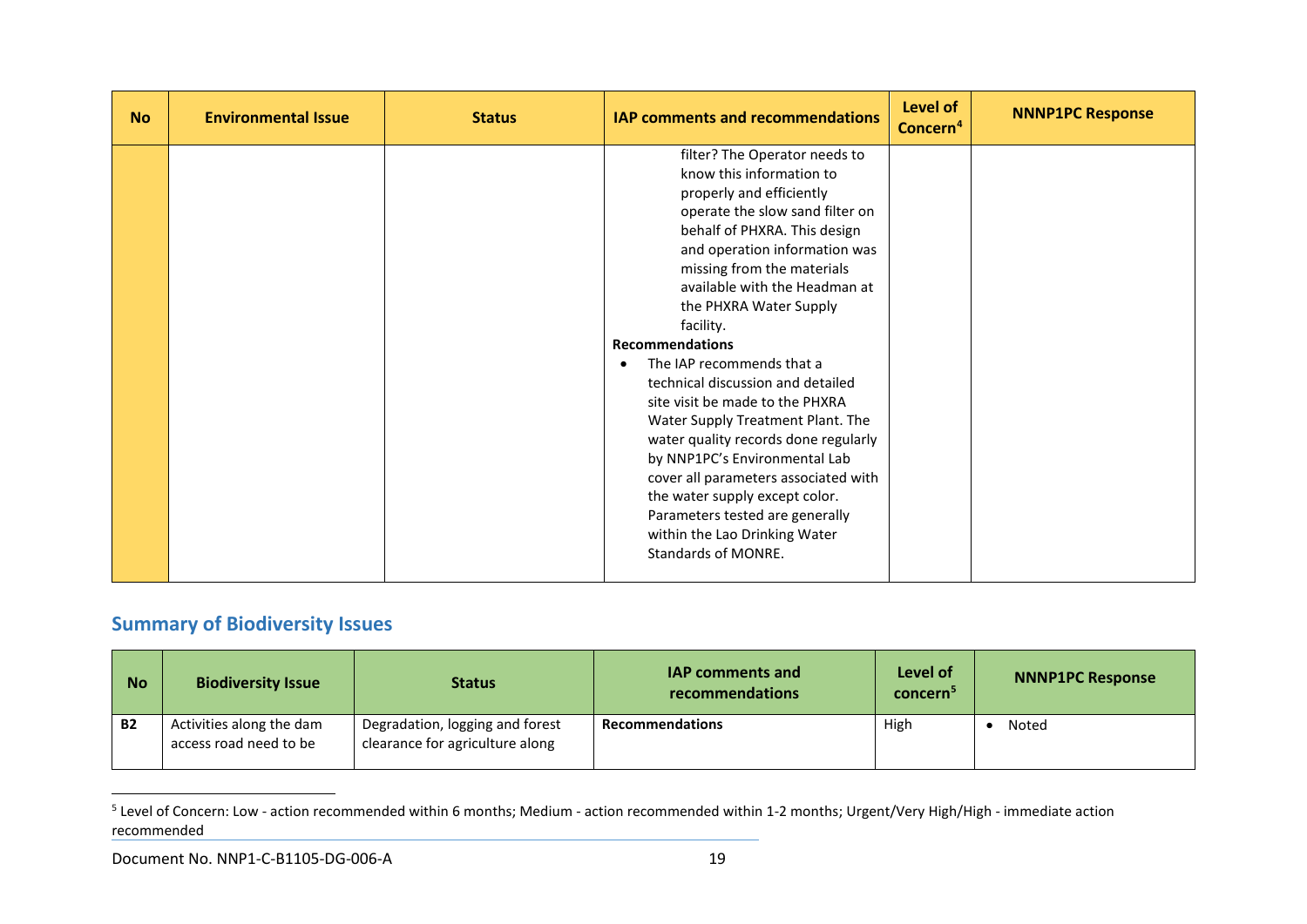| <b>No</b> | <b>Biodiversity Issue</b>                                                                                                                     | <b>Status</b>                                                                                                                                                                                              | <b>IAP comments and</b><br>recommendations                                                                                                                                                                                                                                                                                                                                                                                                                                                                                                                                                                     | Level of<br>concern <sup>5</sup> | <b>NNNP1PC Response</b>                                                                                                                                                                                                                                                                                                              |
|-----------|-----------------------------------------------------------------------------------------------------------------------------------------------|------------------------------------------------------------------------------------------------------------------------------------------------------------------------------------------------------------|----------------------------------------------------------------------------------------------------------------------------------------------------------------------------------------------------------------------------------------------------------------------------------------------------------------------------------------------------------------------------------------------------------------------------------------------------------------------------------------------------------------------------------------------------------------------------------------------------------------|----------------------------------|--------------------------------------------------------------------------------------------------------------------------------------------------------------------------------------------------------------------------------------------------------------------------------------------------------------------------------------|
|           | managed to reduce<br>impacts (on-going issue)                                                                                                 | access roads. EPF grant allocated<br>(Dec 2015).<br>On-going for life of project                                                                                                                           | Work with provincial authorities to<br>$\bullet$<br>limit forest clearance along new dam<br>access road (still an issue).<br>Agricultural clearance in dam<br>$\bullet$<br>construction zone                                                                                                                                                                                                                                                                                                                                                                                                                   |                                  |                                                                                                                                                                                                                                                                                                                                      |
| <b>B4</b> | Introduction of potentially<br>invasive species as part of<br>reforestation, agriculture<br>schemes                                           | Plans for aquaculture in reservoir<br>to improve livelihoods (ongoing)                                                                                                                                     | <b>Recommendations</b><br>NNP1PC should check to make sure<br>$\bullet$<br>proposed species to be introduced<br>are NOT potentially invasive<br>Need careful review to ensure no<br>$\bullet$<br>introduction of exotic species with<br>likely negative impact on native fish<br>fauna.<br>Address in Reservoir Management<br>Plan                                                                                                                                                                                                                                                                             | Medium                           | These issues will be dealt<br>$\bullet$<br>with in the Reservoir<br>Management Plan and its<br>implementation.                                                                                                                                                                                                                       |
| <b>B5</b> | • Monitoring of<br>biodiversity<br>• Capacity of provincial<br>and district EMUs for<br>monitoring<br>• Community engagement<br>in monitoring | Biodiversity values are not<br>$\bullet$<br>currently monitored<br>EMUs in project provinces<br>have limited capacity and<br>resources<br>Hmong villagers have good<br>local knowledge<br>Long-term issues | Reservoir will give access to new areas<br>above water line<br><b>Recommendations</b><br>On-going for project life:<br>Additional wildlife surveys should be<br>undertaken in upper watershed<br>during construction to define<br>protection and monitoring needs<br>Hmong villagers should be hired to<br>assist with monitoring biodiversity<br>within resettlement areas and nearby<br>forests<br>Strengthen capacity of provincial<br>EMUs to monitor impacts on<br>biodiversity and environment<br>Opportunities to emphasise in<br>watershed management. Also,<br>involvement of communities in<br>NC/NX | Medium<br>High                   | Additional surveys will be<br>$\bullet$<br>determined during<br>implementation of the<br>Watershed Management<br>Plan.<br>Hiring of local villagers for<br>$\bullet$<br>biodiversity monitoring will<br>be considered.<br>Capacity building of<br>$\bullet$<br>provincial departments is<br>part of the Watershed<br>Management Plan |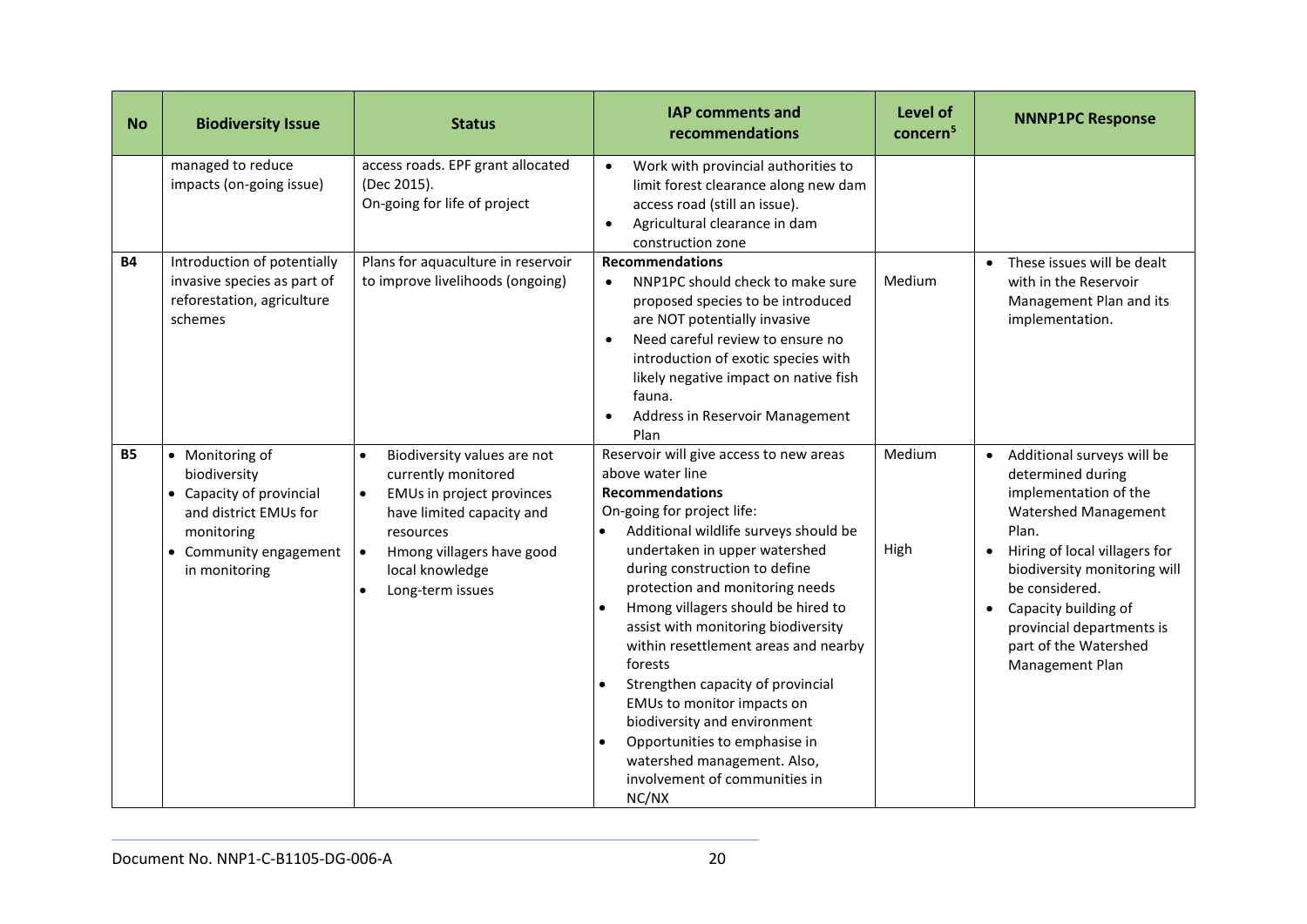| <b>No</b>  | <b>Biodiversity Issue</b>                                                                                                                         | <b>Status</b>                                                                                                                                                                                                         | <b>IAP comments and</b><br>recommendations                                                                                                                                                                                                                                                        | Level of<br>concern <sup>5</sup> | <b>NNNP1PC Response</b>                                                                                                                                                                                |
|------------|---------------------------------------------------------------------------------------------------------------------------------------------------|-----------------------------------------------------------------------------------------------------------------------------------------------------------------------------------------------------------------------|---------------------------------------------------------------------------------------------------------------------------------------------------------------------------------------------------------------------------------------------------------------------------------------------------|----------------------------------|--------------------------------------------------------------------------------------------------------------------------------------------------------------------------------------------------------|
| <b>B6</b>  | Appropriate and<br>$\bullet$<br>integrated watershed<br>management activities<br>Initiate development of<br>$\bullet$<br><b>ISP for XSB</b>       | The watershed now falls mainly<br>within the boundaries of XSB<br>Province which lacks an integrated<br>spatial plan<br>ISP further delayed (Dec 2016)<br>ISP still not finalized but IWMP<br>draft reviewed with XSB | Available data included in draft IWMP<br>Draft IWMP includes biodiversity and<br>$\bullet$<br>fisheries subplans.<br><b>Recommendations</b><br>Draft should be reviewed with<br>government agencies asap<br>• IWMP and Provincial Regulation for<br>watershed to be approved urgently             | Urgent                           | ISP workshop will be carried<br>out in August 2018<br>The Xaysomboun Provincial<br>$\bullet$<br>Assembly endorsed the<br>Watershed Management<br>Regulations with comments<br>on 16 August 2018 NNP1PC |
| <b>B9</b>  | Capacity of environmental<br>units at MONRE to manage<br>watershed management<br>activities                                                       | MONRE has very limited<br>$\bullet$<br>capacity at all levels<br>(especially at province and<br>district levels).<br>Training on village mapping and<br>watershed boundary demarcation<br>delivered.                  | Developer's EMO to work with MONRE to<br>seek capacity and mentoring<br>opportunities Ongoing                                                                                                                                                                                                     | Medium                           | · Noted.                                                                                                                                                                                               |
| <b>B11</b> | Collaboration with NNP2<br>on watershed management<br>Breach of Nam Ao dam<br>showing need for cross-<br>collaboration and<br>information sharing | Developments at NNP2 impact<br>$\bullet$<br>on watershed, including water<br>quality and aquatic<br>biodiversity<br>Limited recent contact with NNP2                                                                  | <b>Recommendations</b><br>Continue contact with NNP2 to<br>$\bullet$<br>facilitate collaboration and<br>complementarity of watershed<br>management<br>Establish regular contact with NNP2 and<br>other dams in watershed re<br>environmental and safety management                                | High                             | NNP2 shares daily discharge<br>data with NNP1PC.<br>NNP1PC has consulted with<br>$\bullet$<br>MONRE and MEM about<br>river basin collaboration.                                                        |
| <b>B15</b> | <b>Biodiversity Offset</b><br>Management Plan                                                                                                     | BOMP plan delayed; due Nov<br>$\bullet$<br>2017<br>Further delays due to delay on<br>$\bullet$<br>offsets paper<br>BOMP delayed - will focus<br>$\bullet$<br>only on NC/NX                                            | Short, simple plan to be prepared<br>$\bullet$<br>asap.<br>Pre-BOMP activities extended until<br>$\bullet$<br>Feb 2019<br><b>Recommendations</b><br><b>BMOP</b> preparation and pre-activities<br>$\bullet$<br>should start asap<br>Some Pre-BOMP activities initiated -<br>should feed into BOMP | Very High                        | Preparation of the BOMP is<br>$\bullet$<br>ongoing.<br>Implementation of pre-<br>$\bullet$<br>BOMP is ongoing.                                                                                         |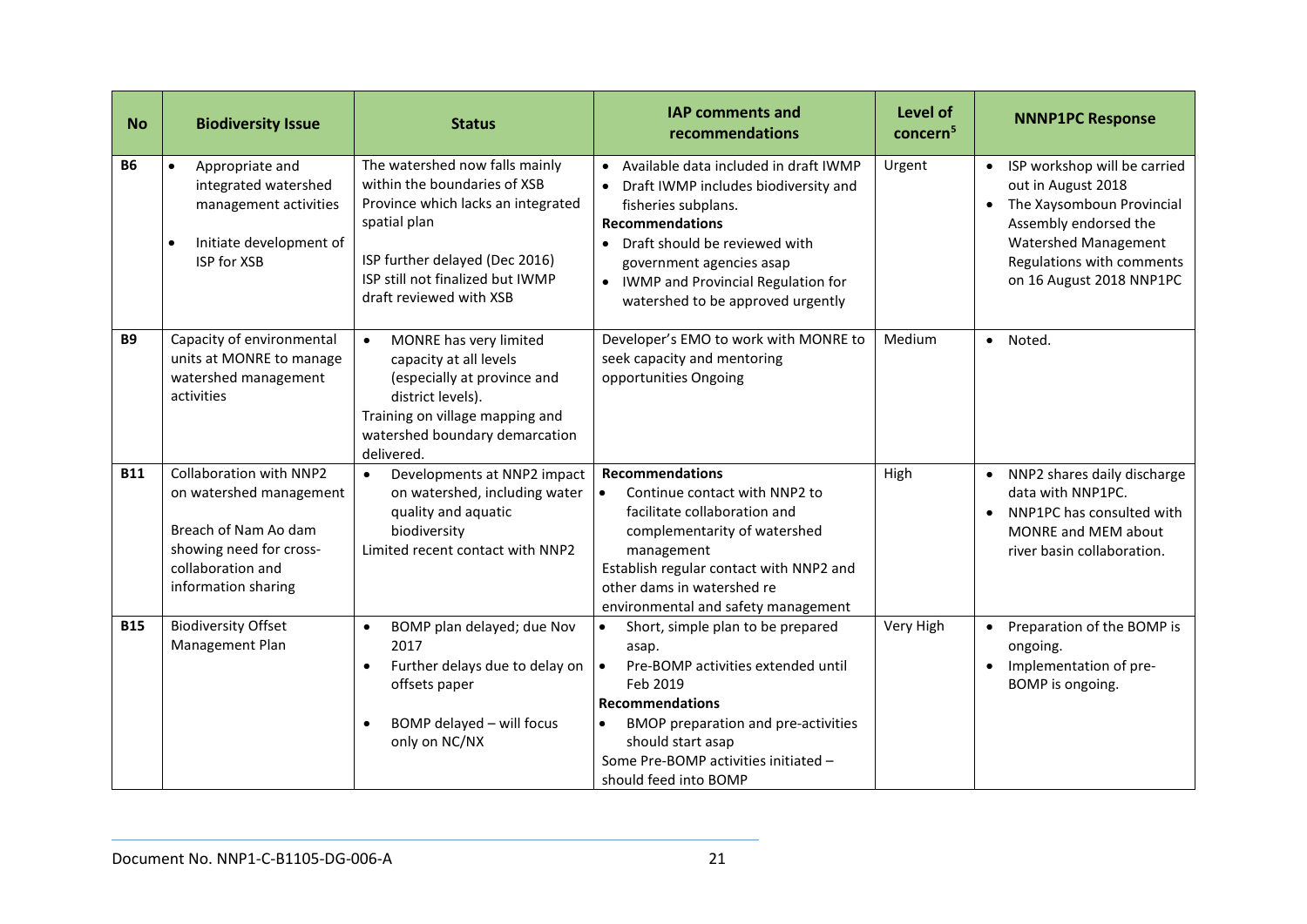| <b>No</b>  | <b>Biodiversity Issue</b>                                                                                                                   | <b>Status</b>                                                                                                                                                                                                                                                                                                                                                      | <b>IAP comments and</b><br>recommendations                                                                                                                                                                                                                                                                                                                                                | Level of<br>concern <sup>5</sup> | <b>NNNP1PC Response</b> |
|------------|---------------------------------------------------------------------------------------------------------------------------------------------|--------------------------------------------------------------------------------------------------------------------------------------------------------------------------------------------------------------------------------------------------------------------------------------------------------------------------------------------------------------------|-------------------------------------------------------------------------------------------------------------------------------------------------------------------------------------------------------------------------------------------------------------------------------------------------------------------------------------------------------------------------------------------|----------------------------------|-------------------------|
| <b>B18</b> | Biomass clearance -                                                                                                                         | Site plans under preparation and<br>clearance progressing well.<br>Delays in clearance                                                                                                                                                                                                                                                                             | $\bullet$                                                                                                                                                                                                                                                                                                                                                                                 | Completed                        |                         |
| <b>B20</b> | Collect further data for<br>Nam Chouane-Nam Xang<br>including satellite imagery,<br>any information re<br>conflicting development<br>plans. | Initial results from biodiversity<br>field surveys indicate Nam<br>Chouane-Nam Xang very promising<br>as offset site; begin collating<br>additional information on habitat<br>coverage etc.                                                                                                                                                                        | Collect good baseline data on forest<br>$\bullet$<br>types, extent of shifting agriculture<br>and opportunities to include more<br>ever wet forest within boundaries of<br>proposed site. This information will<br>feed into the BOMP and monitoring<br>plans.                                                                                                                            | Completed                        |                         |
| <b>B21</b> | <b>Biodiversity Offset Option</b><br>paper and final decision on<br>site                                                                    | Biodiversity Offset site has<br>been under discussion for 3<br>years. Option paper due end<br>July needs to confirm site to<br>meet ADB deadlines.<br>Offsets paper delayed again<br>$\bullet$<br>until August 2017<br>Offsets paper delivered and<br>adapted by NNP1C and BAC<br><b>Biodiversity Impact Mitigation and</b><br>Offset Framework approved by<br>ADB | <b>Recommendations</b><br>Based on current evidence (i.e., forest<br>$\bullet$<br>cover, biodiversity and conservation<br>values, political support), IAP<br>recommends Nam Chouane-Nam<br>Xang as offset site unless there are<br>conflicting development plans for the<br>area.<br>Agreed prep of Offsets paper will not<br>$\bullet$<br>further delay BOMP for Nam<br>Chouane-Nam Xang | Completed                        |                         |
| <b>B22</b> | NNP1C and PONRE to<br>discuss protection status<br>and institutional<br>mechanisms for Nam<br>Chouane-Nam Xang                              | <b>Biodiversity Offset site</b><br>$\bullet$<br>currently has no legal status in<br>Laos.<br>Need to clarify how area will<br>be protected and managed.                                                                                                                                                                                                            | Recommendation<br>Recommend outlining the steps for<br>$\bullet$<br>area to achieve NPA status.<br>Institutional arrangements should be<br>outlined in BOMP.                                                                                                                                                                                                                              | Very High                        | · Noted.                |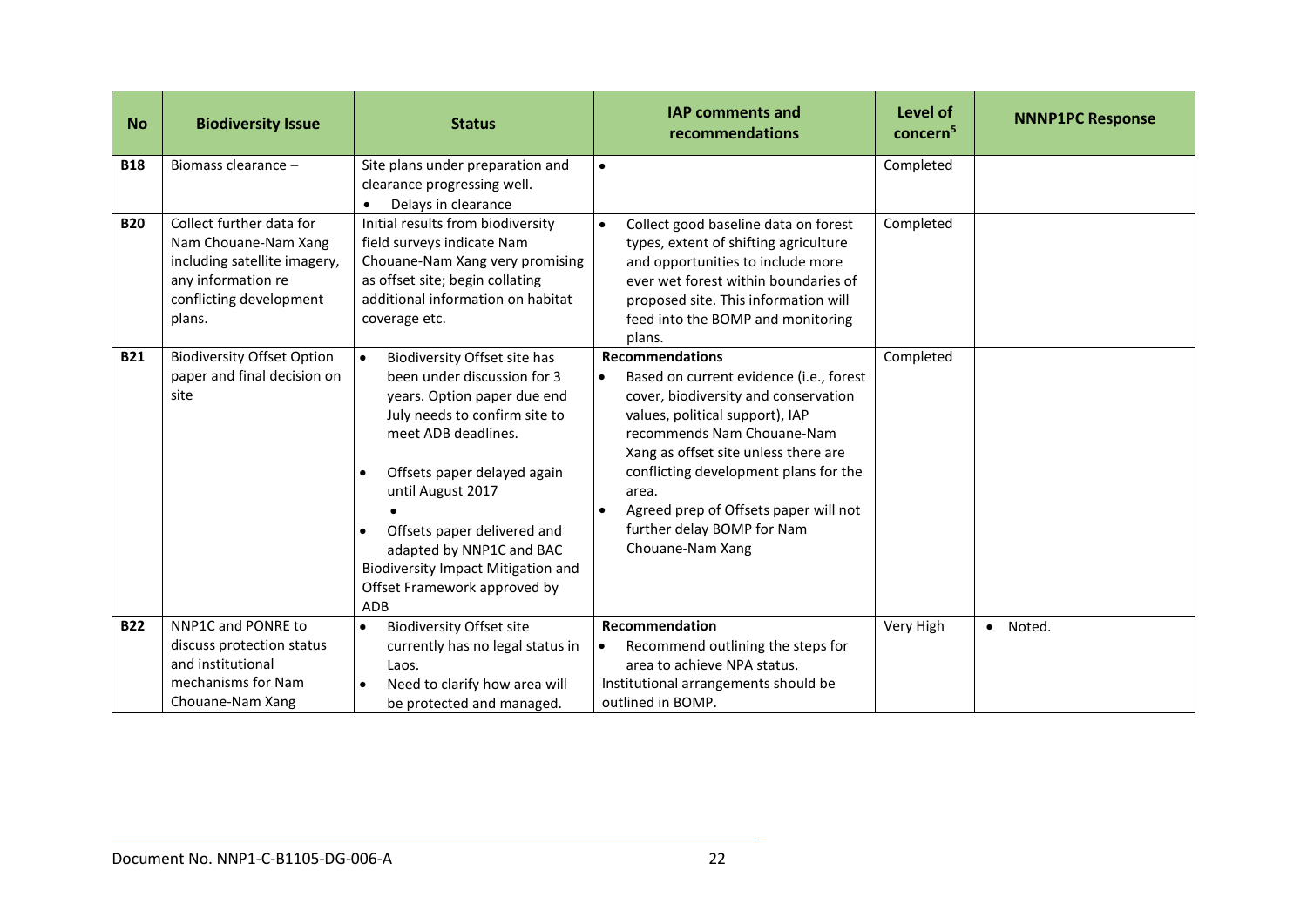| <b>No</b>  | <b>Biodiversity Issue</b>                                       | <b>Status</b>                                                                                                                                               | <b>IAP comments and</b><br>recommendations                                                                                                                                                                                                                                              | Level of<br>concern <sup>5</sup> | <b>NNNP1PC Response</b>                                                                                                                                                                                                                                                                                                                                                                  |
|------------|-----------------------------------------------------------------|-------------------------------------------------------------------------------------------------------------------------------------------------------------|-----------------------------------------------------------------------------------------------------------------------------------------------------------------------------------------------------------------------------------------------------------------------------------------|----------------------------------|------------------------------------------------------------------------------------------------------------------------------------------------------------------------------------------------------------------------------------------------------------------------------------------------------------------------------------------------------------------------------------------|
| <b>B23</b> | Additional biodiversity<br>surveys in watershed                 | <b>Additional surveys</b><br>commissioned in Dec 2015 but<br>not yet underway<br>June 2017 still not undertaken<br>New fish surveys planned in<br>watershed | Fisheries management plan<br>$\bullet$<br>integrated in IWMP.<br>New fisheries data to be integrated in<br>$\bullet$<br>reservoir management plan<br><b>Recommendation</b><br>Any further biodiversity data for<br>watershed should be used to adapt<br>management under implementation | Completed                        |                                                                                                                                                                                                                                                                                                                                                                                          |
| <b>B25</b> | Data on aquatic fauna in<br>Nam Chouane-Nam Xang<br>watershed   | Lacking information of aquatic<br>fauna and fish data                                                                                                       | Initiate fish survey in NC-NX site<br>High priority<br>$\bullet$                                                                                                                                                                                                                        | Completed                        |                                                                                                                                                                                                                                                                                                                                                                                          |
| <b>B28</b> | Reservoir Management<br>Plan                                    | To be prepared as supplement<br>to IWMP<br>Delayed again.<br>$\bullet$                                                                                      | Not completed by December 2017<br>Must be completed well before<br>inundation in May 2018<br>Recommendation<br>Now Urgent. Should be short, simple,<br>realistic and reservoir access regulations<br>consistent with CA                                                                 | Urgent                           | It is important that the<br>plans and regulations<br>dealing with management<br>of the watershed, the<br>reservoir biodiversity are<br>developed in the correct<br>order. Therefore, the<br>Reservoir Management Plan<br>(which is for management<br>after COD) should be<br>finalized after the<br>completion of the<br>Watershed Management<br>Plan and the associated<br>regulations. |
| <b>B31</b> | Finalise BOMP Updated<br>plan for NNL in watershed<br>and NC/NX | Now BOMP to include two<br>components - management plans<br>for watershed and NC/NX<br>BOMP to focus only on NC/NX                                          | Plans with 10-year budgets to be finalized<br>by March 2018<br>Recommendation<br>Need strong TA support and equal<br>$\bullet$<br>focus on BOMP activities in both<br>watershed and NC/NX.                                                                                              | Urgent                           | The Biodiversity Impact<br>Mitigation and Offset<br>Framework and the<br>associated 10-year budget<br>have been completed and<br>agreed.                                                                                                                                                                                                                                                 |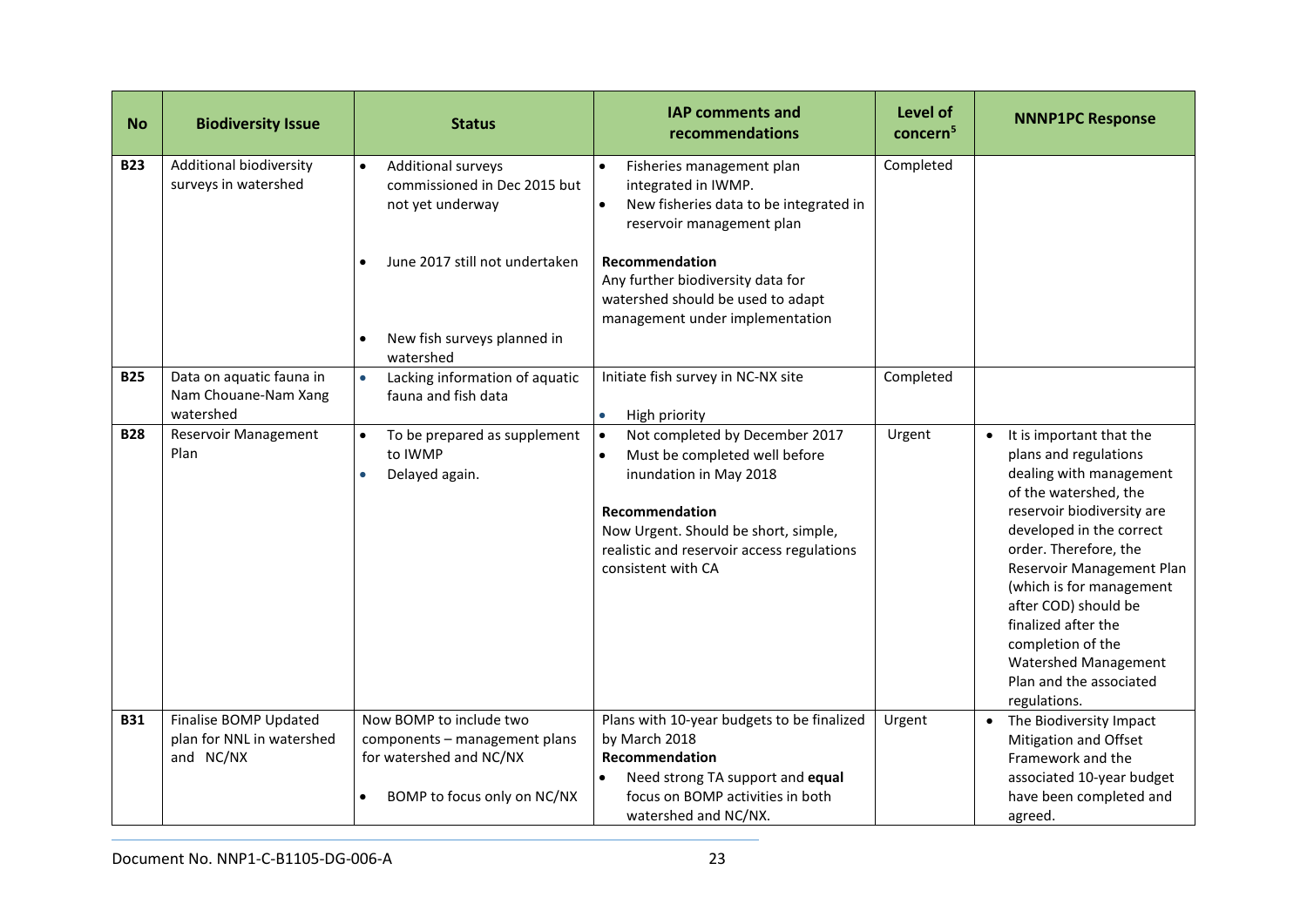| <b>No</b>  | <b>Biodiversity Issue</b>                                                                                                  | <b>Status</b>                                                                                                                                  | <b>IAP comments and</b><br>recommendations                                                                                                                                                                                                                     | Level of<br>concern <sup>5</sup> | <b>NNNP1PC Response</b>                                                                                                                                                                  |
|------------|----------------------------------------------------------------------------------------------------------------------------|------------------------------------------------------------------------------------------------------------------------------------------------|----------------------------------------------------------------------------------------------------------------------------------------------------------------------------------------------------------------------------------------------------------------|----------------------------------|------------------------------------------------------------------------------------------------------------------------------------------------------------------------------------------|
| <b>B32</b> | Need to recruit<br>experienced NGO TA asap                                                                                 | No experienced TA at either site                                                                                                               | Work is needed at both sites on<br>implementation for at least first 5 years<br>of project<br>Recommendation<br>Recruit TA asap to be onboard no later<br>than Jan 2019                                                                                        | Urgent                           | ADB will recruit the TA<br>$\bullet$                                                                                                                                                     |
| <b>B33</b> | Implementation of Pre-<br><b>BOMP</b> activities at NC/NX                                                                  | Continuation of pre-BOMP<br>activities for 2018                                                                                                | <b>Recommendations</b><br>Integrate agreed pre-BOMP survey<br>and patrolling activities into 1 <sup>st</sup> year<br>work plan of BOMP for NC/NX<br>Extend Pre-BOMP activities to Feb 2019                                                                     | Very High                        | Noted.<br>$\bullet$<br>The pre-BOMP covers the<br>$\bullet$<br>period until 31 March 2019.                                                                                               |
| <b>B34</b> | GOL is upgrading road from<br>Viengthong District,<br>Bolikhamxay Province to<br>Vietnam border                            | Road upgrading has started                                                                                                                     | NNP1C to engage with BKY and military<br>to ensure that upgrading does not enable<br>hunting and trapping of wildlife                                                                                                                                          | Very High                        | · Noted.                                                                                                                                                                                 |
| <b>B35</b> | Provincial regulation of<br>NC/NX                                                                                          | Need to prepare protected<br>$\bullet$<br>area management regulations<br>in parallel with action plan,<br>referencing agreed zoning<br>Delayed | Provincial regulations had not been<br>prepared by March 2018<br><b>Recommendations</b><br>The IAP recommends that provincial<br>authorities prepare these regulations<br>asap                                                                                 | Urgent                           | <b>Bolikhamxay Provincial</b><br>$\bullet$<br>Assembly endorsed the<br>provincial biodiversity<br>management regulations on<br>17 August 2018.                                           |
| <b>B36</b> | Checkpoints for<br>$\bullet$<br>reservoir and<br>watershed<br>Monitor effectiveness of<br>checkpoints to control<br>access | Access to watershed is not<br>$\bullet$<br>controlled<br>Watershed continues to be<br>1.<br>used by villagers and logging<br>contractor        | <b>Recommendations</b><br>Put checkpoints in place prior to<br>$\bullet$<br>reservoir inundation, May 2018<br>Increase patrols to reduce access<br>$\bullet$<br>and new activities in watershed.<br>Require salvage logs to be moved out of<br>watershed area. | Very High                        | NNP1PC continues to<br>$\bullet$<br>support check point<br>operations at 3 locations:<br>Ban Phou and Ban Houaxay<br>in Xaysomboun Province<br>and Ban Nahan in<br>Bolikhamxay Province. |
| <b>B37</b> | Realistic budgets for<br>biodiversity activities                                                                           | Revised BOMP provides<br>$\bullet$<br>updated budgets based on real<br>needs for first 10 years of<br>project, including TA                    | NNP1C and ADB have agreed on realistic<br>budgets and supplementary funding for<br>effective implementation for NNL                                                                                                                                            | Completed                        |                                                                                                                                                                                          |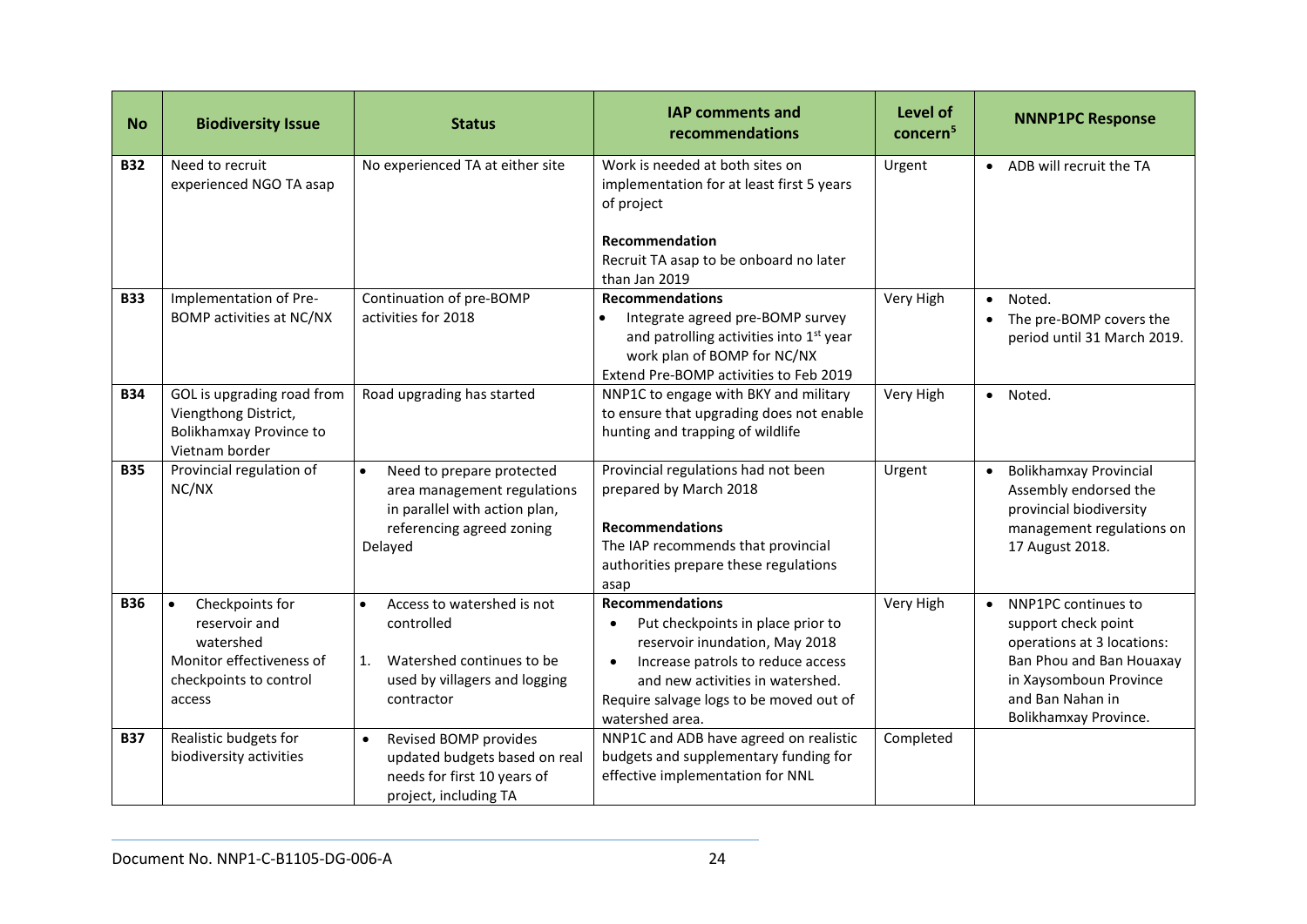| <b>No</b>  | <b>Biodiversity Issue</b>                                                               | <b>Status</b>                                              | <b>IAP comments and</b><br>recommendations                                                                                                         | Level of<br>concern <sup>5</sup> | <b>NNNP1PC Response</b>                                                                    |
|------------|-----------------------------------------------------------------------------------------|------------------------------------------------------------|----------------------------------------------------------------------------------------------------------------------------------------------------|----------------------------------|--------------------------------------------------------------------------------------------|
|            |                                                                                         | Additional budgets (\$14.8m)<br>agreed over first 10 years |                                                                                                                                                    |                                  |                                                                                            |
| <b>B38</b> | Re-designate Samliam<br>production forest for<br>protection status in NNP1<br>watershed | TPz1 in watershed overlaps<br>production forest            | <b>Recommendations</b><br>Agreements needed on TPZ1 and re-<br>designation of forest to protected status<br>for better protection                  | Very High                        | Noted.<br>$\bullet$                                                                        |
| <b>B39</b> | Proposed Nam Theun 4<br>dam inundating part of<br>offset site NC/NX                     | Theun Hinboun Power<br>Company undertaking<br>Feasibility  | <b>Recommendations</b><br>Work with Theun Hinboun to ensure<br>minimal impact on offset site and<br>appropriate new offset area as<br>compensation | Very High                        | Noted.<br><b>NNP1PC Management</b><br>Team is working with THPC<br>to address the concern. |